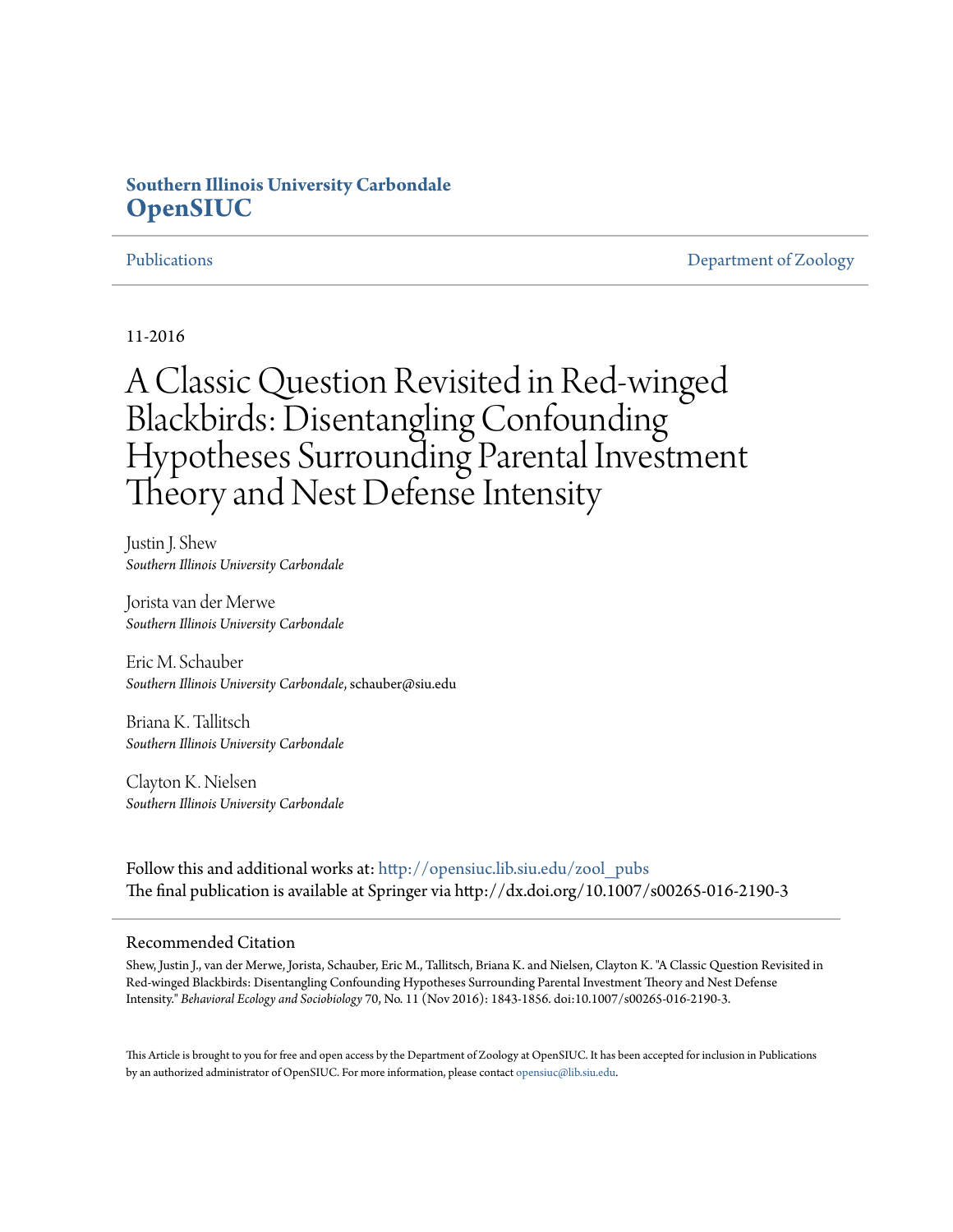| Title: |
|--------|
|        |

| $\overline{2}$ | A classic question revisited in red-winged blackbirds: disentangling confounding hypotheses surrounding                                                   |
|----------------|-----------------------------------------------------------------------------------------------------------------------------------------------------------|
| 3              | parental investment theory and nest defense intensity                                                                                                     |
| $\overline{4}$ |                                                                                                                                                           |
| 5              | Justin J. Shew <sup>1,2</sup> , Jorista van der Merwe <sup>1</sup> , Eric M. Schauber <sup>1,2,3</sup> , Briana K. Caldwell <sup>2</sup> , and Clayton K. |
| 6              | Nielsen <sup>1,3,4</sup>                                                                                                                                  |
| 7              |                                                                                                                                                           |
| 8              | <sup>1</sup> Cooperative Wildlife Research Laboratory, Southern Illinois University, Carbondale, IL, 62901                                                |
| 9              | <sup>2</sup> Department of Zoology, Southern Illinois University, Carbondale, IL 62901                                                                    |
| 10             | <sup>3</sup> Center for Ecology, Southern Illinois University, Carbondale, IL 62901                                                                       |
| 11             | <sup>4</sup> Department of Forestry, Southern Illinois University, Carbondale, IL 62901                                                                   |
| 12             |                                                                                                                                                           |
| 13             | Address correspondence to Justin Shew, (justin.shew@gmail.com, 314-520-8786)                                                                              |
| 14             | J. van der Merwe is now at Arkansas Tech University, Russellville, AR 72801 USA                                                                           |
| 15             | J. Shew is now at National Great Rivers Research and Education Center, East Alton, IL 62024 USA                                                           |
| 16             |                                                                                                                                                           |
| 17             |                                                                                                                                                           |
| 18             |                                                                                                                                                           |
| 19             |                                                                                                                                                           |
| 20             |                                                                                                                                                           |
| 21             |                                                                                                                                                           |
| 22             |                                                                                                                                                           |
| 23             |                                                                                                                                                           |
| 24             |                                                                                                                                                           |
| 25             |                                                                                                                                                           |
| 26             |                                                                                                                                                           |
| 27             |                                                                                                                                                           |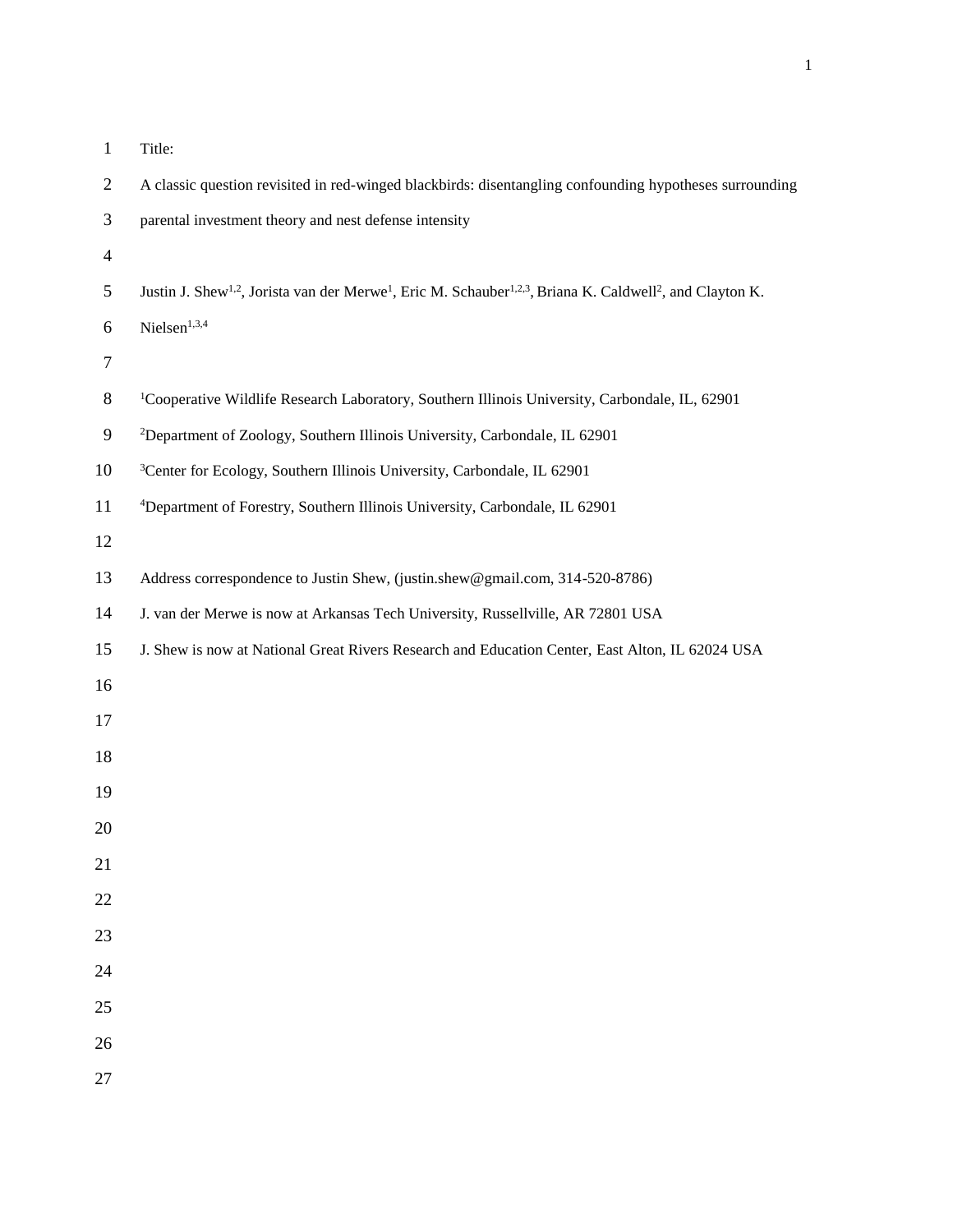## **Acknowledgments**

| 29 | We thank our main funding source, the Illinois DNR (Funding source, Federal Aid Project W-106-                 |
|----|----------------------------------------------------------------------------------------------------------------|
| 30 | R), and further support was provided by the Cooperative Wildlife Research Laboratory, Department of            |
| 31 | Zoology at Southern Illinois University Carbondale, and Illinois Ornithological Society. We especially         |
| 32 | thank private landowners, Natural Resources Conservation Service/Farm Service Agency county offices,           |
| 33 | and research technicians (A. Annis, A. Fleming, N. Peters, L. Schroeder, W. Rodriguez, J. Daub, E.             |
| 34 | Comeau, A. Potash, S. Michalet, K. Pangan, J. Nawrocki, S. Dalinsky, M. Kneitel, and Z. Channic) who           |
| 35 | made our research possible. We also thank data proofers/entry (J. Whitaker, A. Blackert, S.                    |
| 36 | Ramakrishnan). We are grateful to anonymous reviewers and to D. Westneat and P. Porneluzi for their            |
| 37 | reviews that greatly improved our manuscript.                                                                  |
| 38 | The pattern of increased nest-defense effort over the course of a nesting season could<br>Abstract             |
| 39 | result from 3 distinct (albeit non-exclusive) mechanisms: increased value of offspring to parents with         |
| 40 | progression towards independence (parental-investment theory), decreased opportunity for renesting             |
| 41 | (renesting-potential hypothesis), or decreased perceived costs of defense after repeated encounters with       |
| 42 | human observers (positive-reinforcement hypothesis). To gauge relative empirical support for each of           |
| 43 | these mechanisms, we disentangle these 3 often-confounded hypotheses using multi-model inference with          |
| 44 | mixed-model ordinal regression applied to an extensive red-winged blackbird (Agelaius phoeniceus)              |
| 45 | nesting data set (4,518 monitoring visits to 1,330 nests). Parent aggression was rated on an ordinal scale (0- |
| 46 | 4) during repeated monitoring visits. Additionally, we assessed clutch/brood size, nest density, time of day,  |
| 47 | and nest concealment effects on aggression. In a preliminary analysis, including all 3 major hypotheses,       |
| 48 | male and female nest defense was most strongly explained by parental investment (nest age). Positive-          |
| 49 | reinforcement (visit number) and renesting potential (Julian date), were also well-supported predictors in     |
| 50 | males. The interactions of decomposed nest age (within- and between individual centered) with Julian date      |
| 51 | were particularly important in the top male model. Additional factors, such as clutch/brood size, nest         |
| 52 | density, and nest concealment appeared to have larger predictive roles in explaining female aggression         |
| 53 | relative to males. These patterns are likely explained by different sexual reproductive roles within a         |
| 54 | polygynous mating system. Our study highlights the importance of interacting mechanisms involving              |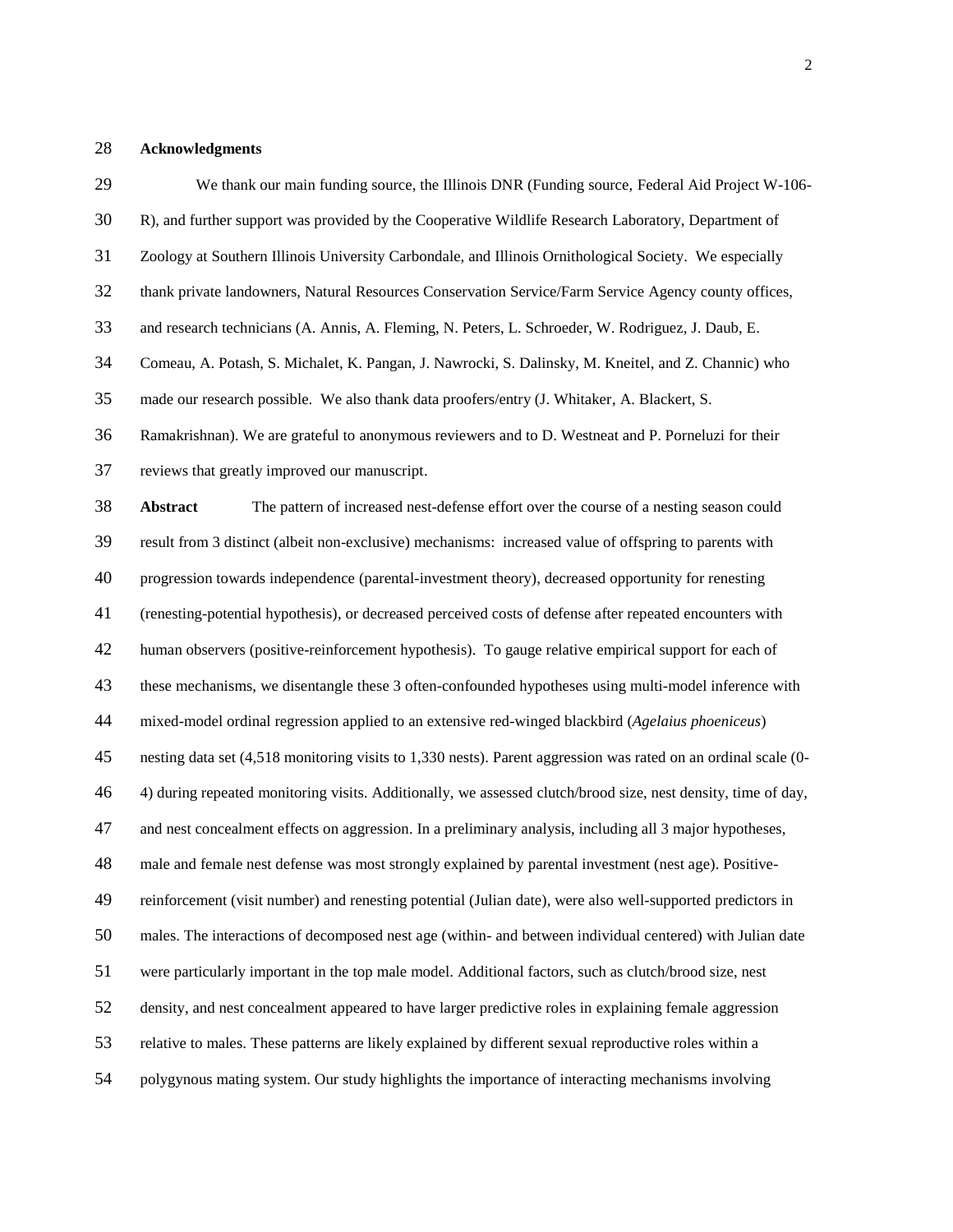parental investment theory and the use of within-individual standardization to help disentangle competing, and empirically confounded hypotheses.

 **Keywords** Nest defense intensity, red-winged blackbird, parental-investment theory, renesting-potential hypothesis, positive-reinforcement hypothesis, ordinal regression

 **Significance statement** Avian nest defense generally increases over the course of a nesting season, potentially from the result of 3 different mechanisms: parental-investment theory, renesting-potential hypothesis, or positive-reinforcement hypothesis from repeated nest visitation. We revisit this classic question through a comprehensive analytical approach with an extensive observational data set with red- winged blackbirds, employing multi-model selection and within- and between-individual centering techniques. We found parental investment (nest age) was the strongest predictor of nest defense for both sexes; however, positive-reinforcement and renesting potential also appeared to help explain additional variation in nest defense for males. Competitiveness of models with interactive effects indicated that these mechanisms do not operate independently for either sex; and additional covariates (e.g. clutch/brood size) especially aided female model competiveness. Our study highlights the importance of multiple and often interacting factors that influence avian nest defense.

### **Introduction**

 Parental investment theory predicts that parents will defend offspring more aggressively as they increase in value to the parents (Trivers 1972). Offspring value to the parents increases when offspring progress towards independence, because there is an increasingly higher probability the offspring will reproduce in the future. Thus, any behavioral strategies that can reduce predation risk of offspring without having detrimental impacts on parent survival are likely adaptive and shaped by natural selection (Williams 1966). Avian parents, specifically, can reduce predation risk on nests via distraction displays or direct attacks on potential nest predators (Montgomerie and Weatherhead 1988; Brunton 1990; Weidinger 2002). Such defensive responses are potentially costly, so their occurrence and intensity scale with the potential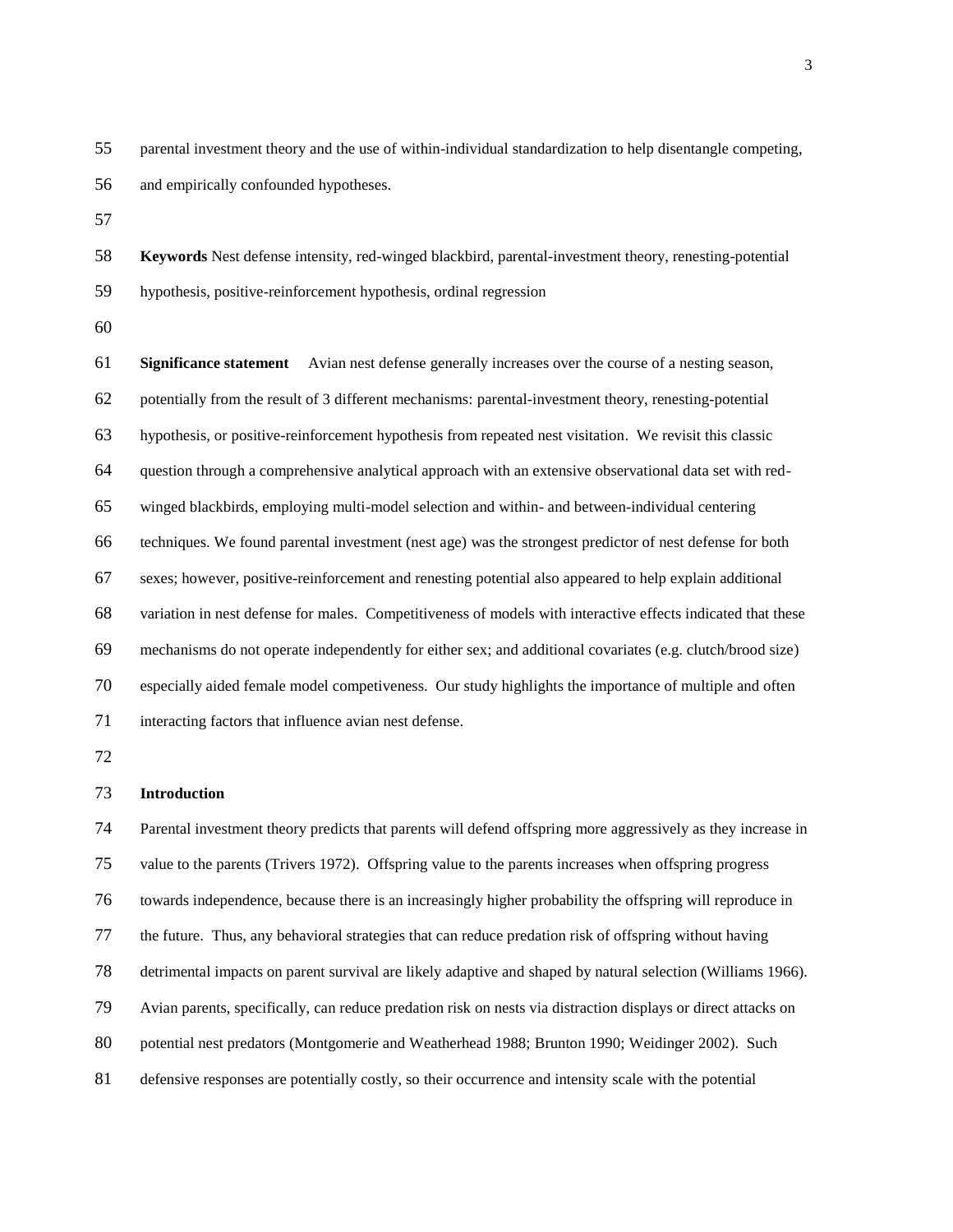benefits, which are determined by both the cost of predation and the expected efficacy of defense. Bird studies potentially provide substantial support for the parental investment theory, but only to the extent that 84 the patterns are not driven by other potentially confounding effects of time of year and parent experience with human nest observers as potential predators. Thus, increases in nest-defense effort over the course of a nesting season could result from 3 distinct (albeit non-exclusive) mechanisms: increasing value of offspring to parents with progression towards independence (parental-investment theory; Trivers 1972), decreasing opportunity for renesting as time passes (renesting-potential hypothesis; Barash 1975), or decreasing perceived costs of defense after repeated encounters with human observers (positive- reinforcement hypothesis; Knight and Temple 1986a). Determining which of these 3 factors, or combination of factors, are most important in driving nest aggression in red-winged blackbirds (*Agelaius phoeniceus*) may provide a framework for behavioral ecologists to better understand the role nest defense behavior in terms of life history theory.

 Nest defense constitutes a form of reproductive effort, and energy allocated towards defense can be a trade-off between current reproduction and future reproduction (William's principle; Williams 1966). Individuals responding too aggressively could face higher rates of adult mortality, thus eliminating future reproduction. An increase in nest defense aggression over the course of the nesting season has been observed in multiple bird species (Brunton 1990; Tryjanowski and Golawski 2004). In general, the value of the clutch to parents increases as young develop towards independence (Redondo and Carranza 1989; Anderson 1990; Palestis 2005; Redmond et al. 2009; Svagelj et al. 2012), and results in increased nest defense (parental-investment theory; Trivers 1972). However, a decrease in renesting potential through the season could also affect nest aggression. Renesting potential is a function of 1) time before another breeding attempt can be made, and 2) the probability of survival of the parents during that time (Montgomerie and Weatherhead 1988). Renesting potential starts out high early in the breeding season (when there is ample time to renest and replace a clutch) and declines rapidly towards the end of the breeding season (when not enough time remains to successfully breed again). Most importantly, reproductively mature individuals face a non-breeding season where survival to the next breeding season is uncertain and often face higher rates of mortality compared to the breeding season (Burger et al. 1995;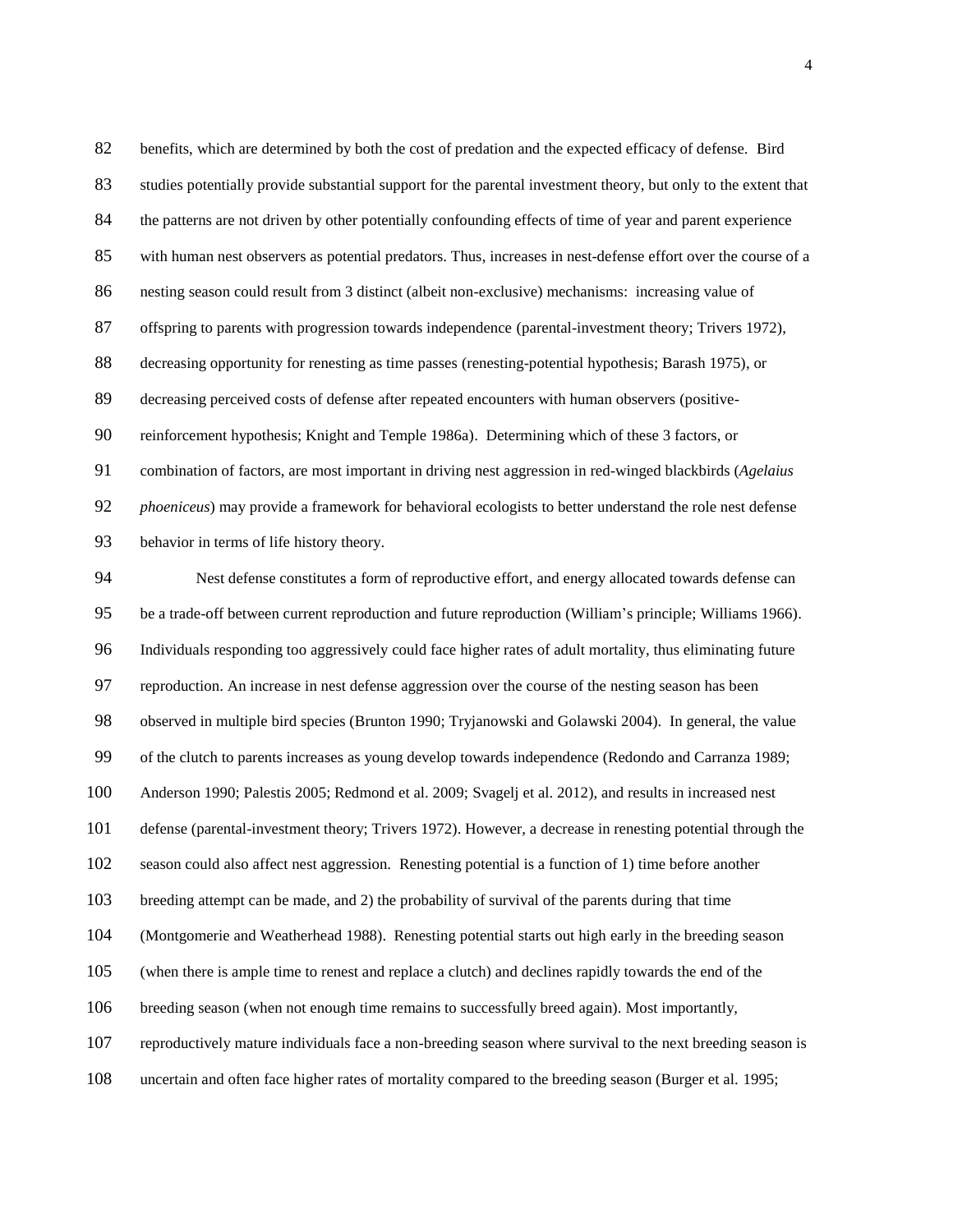Sillet and Holmes 2002). Accordingly, defense behavior should change as the breeding season progresses

(renesting-potential hypothesis; Brash 1975), with parents investing more in defense later in the season

when it becomes more urgent to have a successful clutch because the chances of renesting are greatly

reduced later in the breeding season (Regelmann and Curio 1983; Pavel and Bureš 2008).

 Even though both the nesting cycle and renesting potential could drive aggression response in parents, it is also possible that an observed increase in defense response might be an artifact of repeated nest visits by observers. Knight and Temple (1986a) first suggested that increased aggression by parents might be due to repeated nest visits by observers resulting in parental habituation to a nonthreatening human intruder and, therefore, that the perceived increase in aggression over time may be artifactual rather than representing an actual response to the nest cycle (positive-reinforcement hypothesis). In this case the parents learn they can be bolder towards the observer, or predator model, without any apparent risk to themselves or their nest. In these repeated situations, parents perceive their effort put into aggressive nest- defense as successful in deterring a predator, which leads to a perpetuating cycle of increase aggression without any apparent risk of predation. Conversely, it could be argued that repeated nest visits by observers could result in a potential dilution of aggressive response by parents (Montgomerie and Weatherhead 1988). The problem with these 3 competing hypotheses is that they are interrelated and thus somewhat confounded. Moreover, if an increase in nest aggression is purely because of habituation to observers that would mean a strong bias in any recorded nest behaviors.

 In addition to these 3 major competing hypotheses many other factors are known to influence nest defense aggression in birds, including: individual personality (Hollander et al. 2008; Burtka and Grindstaff

2013), brood size (Fisher and Wiebe 2006; Svagelj et al. 2012), time of day (Burger 1980), nest

concealment (Weidinger 2002; Carrillo and González-Dávila 2013), and density of conspecific nests

(Anderson and Wiklund 1978; Clark and Robertson 1979; Elliot 1985; Arroyo et al. 2001). Past studies

investigating similar hypotheses, although taking an experimental approach, have not accounted for other

sources of nest variation, such as inherent individual variation. Controlling for inherent variation, such as

individual personality, within a mixed effects modeling framework can help further elucidate the impacts of

competing hypotheses (Zuur et al. 2007).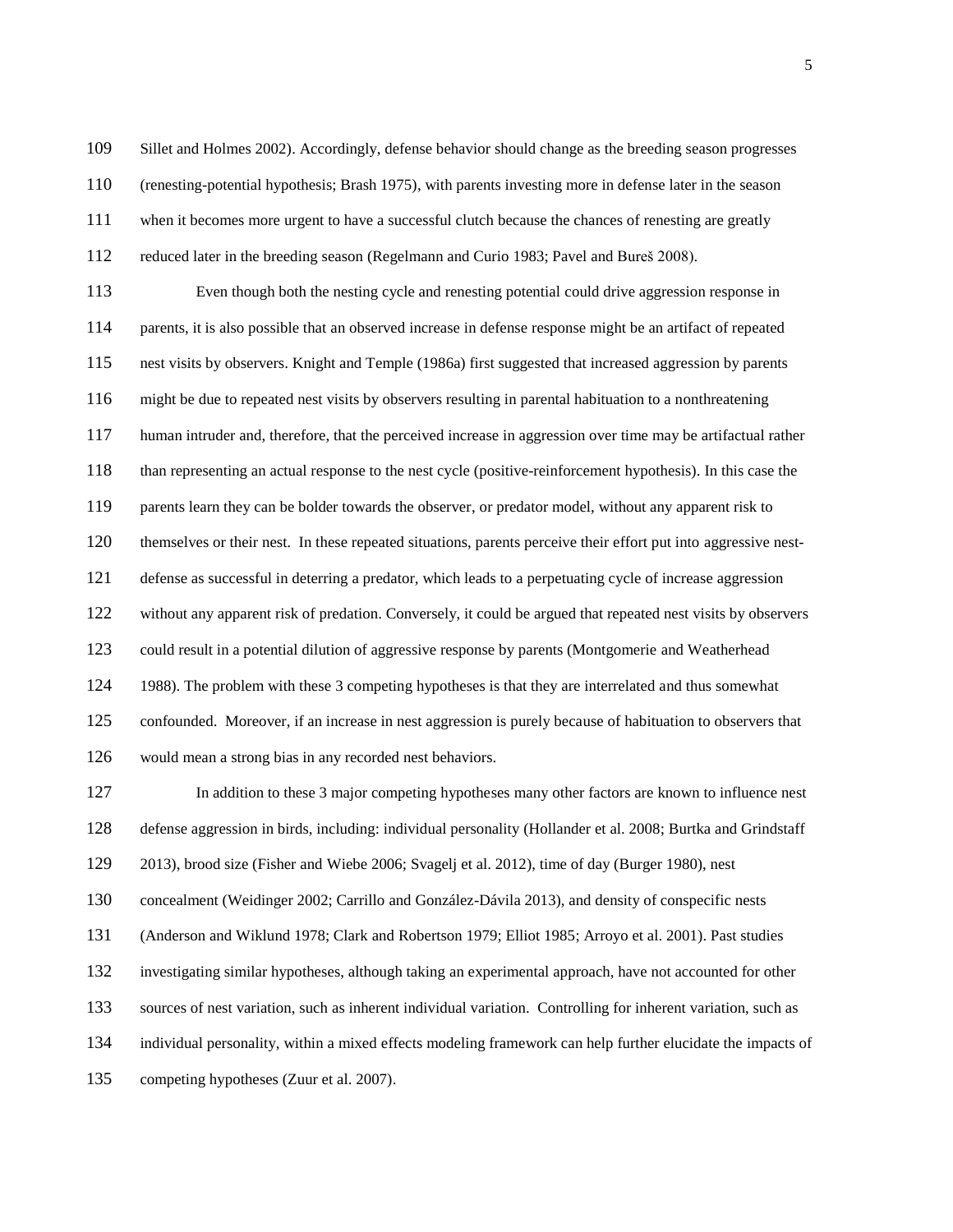The main objective of our study was to identify which of 3 hypotheses contribute most to explaining nest defense aggression trends in red-winged blackbirds. Using an information theoretic model selection approach we gauged empirical support for whether, a) parental-investment theory, b) renesting- potential hypothesis, or c) the positive-reinforcement hypothesis (or a combination of these hypotheses) provides the best explanation for nest defense aggression of red-winged blackbird parents. Explicitly, our approach allowed us to compare nest defense aggression at various nest ages (parental-investment), while simultaneously assessing the importance of, or accounting for, variation in nest imitation date throughout the breeding season (renesting-potential) and repeated observer visits to nests (positive-reinforcement). Additionally, we assessed the importance of other predictors such as brood size, time of day, nest concealment, and conspecific nest density, all of which have previously been found to influence nest aggression in other species of birds. For instance, we expected that clumped nests may offer improved group nest protection and vigilance (Picman et al. 1988) and predicted lower nest aggression per individual for nests with higher surrounding nest densities, which has been seen in both polygynous and colonial nesting birds (Arroyo et al. 2001; Požgayová et al. 2013). 

**Methods**

#### **Study animal and area**

Red-winged blackbirds are ubiquitous in marsh and agricultural landscapes of the midwestern U.S., and

have been one of the most abundant bird species in Illinois within the past century (Walk et al. 2011).

Males can be highly polygynous, with up to 15 females nesting in a single male's territory (Yasukawa and

Searcy 1995). Because their nests are abundant and generally easy to find, red-winged blackbirds are some

of the more commonly studied North American passerines in terms of nesting behavior (Caccamise 1977;

Knight and Temple 1986b, 1988; Picman et al. 1988; Gray 1997; Clotfelter 1998; Gillespie and Dinsmore

2014).

 We searched for red-winged blackbird nests on 24 grassland fields (12 dominated by smooth brome, *Bromus inermis*, and 12 dominated by native grasses and forbs) located in Stark and Henry counties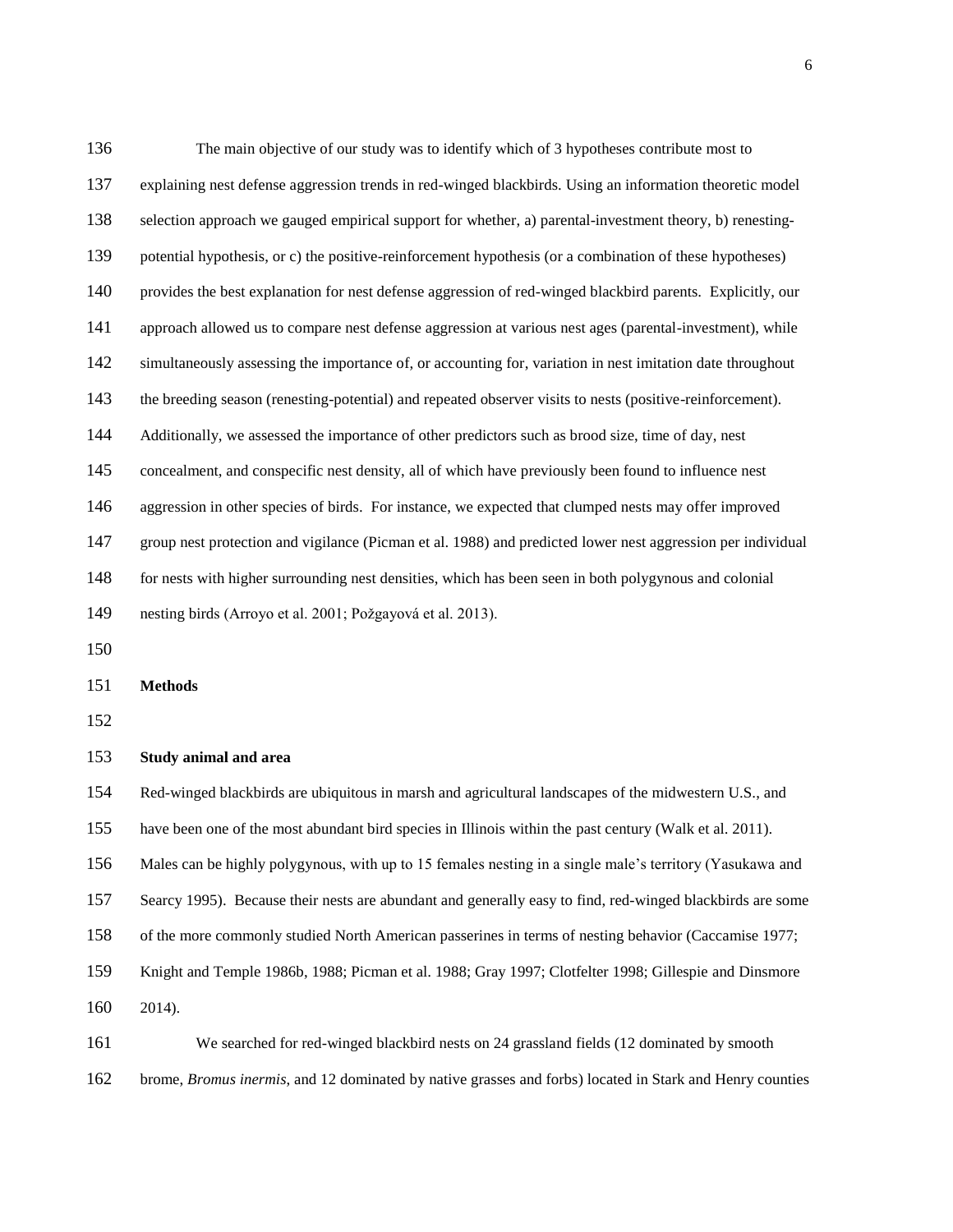of northwestern Illinois. All fields were privately owned and enrolled in the federal Conservation Reserve

Program (CRP). Common plant species found in these fields included smooth brome; reed canary grass,

(*Phalaris arundinaceea*); little bluestem (*Schizachyrium scoparium*); big bluestem (*Andropogon gerardii*);

switchgrass (*Panicum virgatum*); Indiangrass (*Sorghastrum nutans*); wild parsnip (*Pastinaca sativa*);

goldenrod (*Solidago sp*.)*;* horseweed (*Conyza Canadensis*); poison hemlock (*Conium maculatum*);

common milkweed (*Asclepias syriaca*); and yellow coneflower (*Ratibida pinnata*).

 We searched each field twice for nests during each breeding season over a 4-year period (2011- 2014). The first round of searches was initiated each year during the second week of May, and the second round was initiated during the second week of June. These searches were systematic, where 4-6 field assistants walked in a line spaced approximately 2-5 m apart. Each person used wooden dowels to disturb vegetation to flush female birds from their nests and marked each nest with a flag approximately 5 m from the nest. We recorded the GPS coordinates for each nest so it could be relocated and monitored twice a week while the nest was active (referred to as a monitoring visit). We conducted nest-monitoring visits, during which we assessed nest stage and observed parental behavior, between 0512 and 1926 hours during fair weather conditions, and made as little disturbance as possible to the nest area and in the shortest time possible to reduce observer influences on nest survival. Observers rated aggression of each parent on an ordinal scale from 0-4 (Table 1; Geupel and Thompson 2013) during each monitoring visit at an individual nest. Because different observers could make monitoring visits to the same nest on different days, we routinely checked and calibrated aggression scores throughout the breeding season to ensure consistency in aggression ratings among observers. It was not possible to record data blind because our study involved focal animals in the field. Nest stage was characterized during each monitoring visit as building (nest structure present but incomplete), laying (eggs present but not yet incubated), incubation, hatching, hatchlings present, or successful. We defined a nest as successful if we observed >1 nestling occupant and  $\geq$ 1 fledgling in the immediate vicinity of the nest during a monitoring visit. Only one observer at a time conducted a nest monitoring visit, with the exception of when the nest was originally found during nest searching. Different observers could potentially conduct monitoring visits at the same nest on different days; however, observers approached nests at a consistent deliberate pace and remained silent during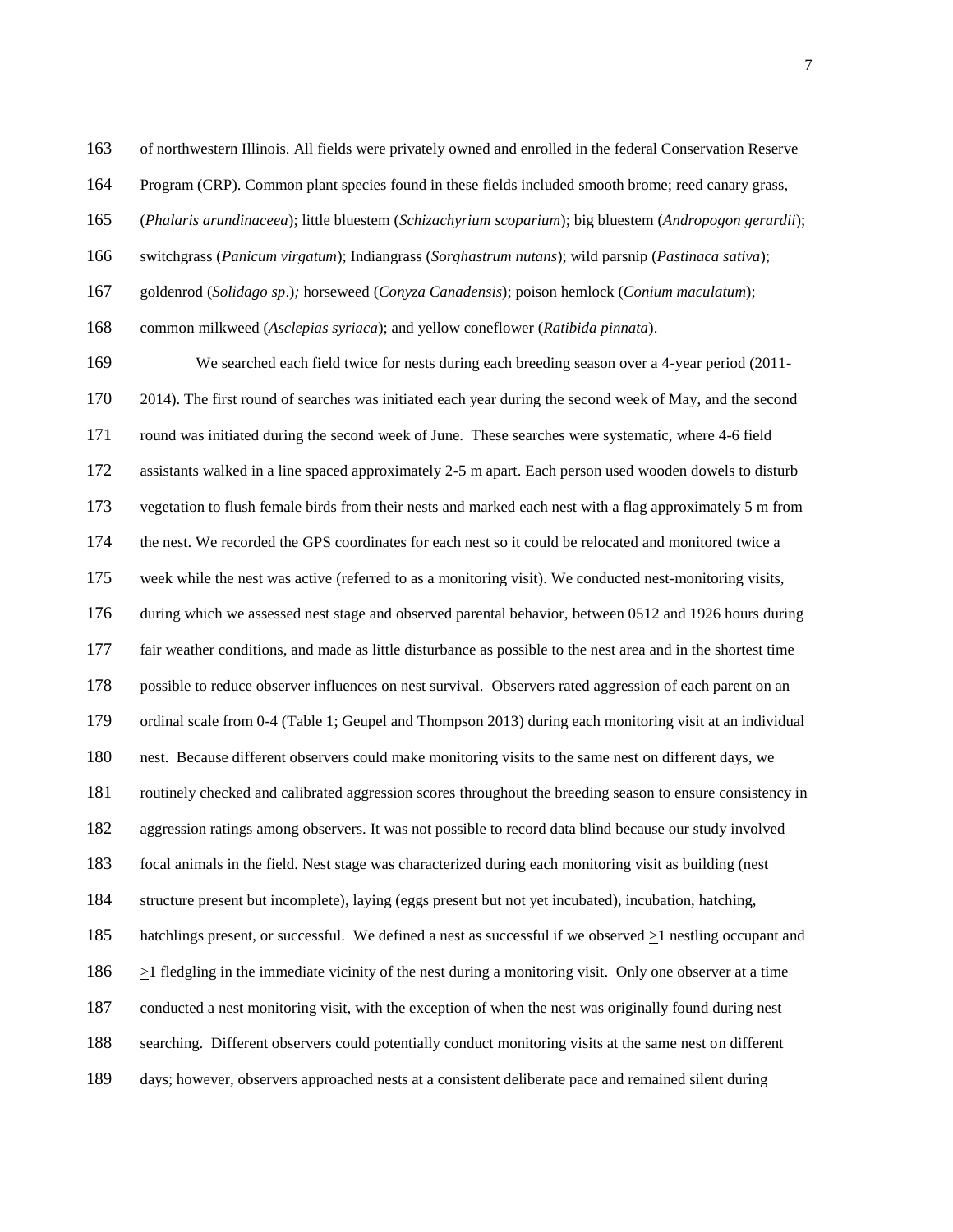monitoring visits. We excluded inactive nests and those nests where stage could not be determined from analysis; these included nests with no change of egg number over subsequent checks and where a flushing female was never detected at the nest.

#### **Definition of variables**

 We modeled the aggression response categories from a "distress" variable described by Geupel and Thomson (2013) with the addition of the "0" category signifying that a parent was not detected during a monitoring visit. The 3 main variables (relating to the 3 main hypotheses) used to describe variation in male and female aggression response included nest initiation date (renesting potential hypothesis), nest age (parental investment theory), and visit number (positive-reinforcement hypothesis). We also assessed the ancillary variables: clutch/brood size, nest density, nest concealment, and time of day. To account for inherent parental personality variation across nests we included individual nest (Nest.ID) as a random effect 201 in our analyses.

 Nest initiation date (IntDate) was the estimated Julian date when the first egg was laid for a particular nest. We approximated nest initiation date by back-dating from important nesting events and using information of typical clutch size, incubation, and nestling periods for red-winged blackbirds described by Ehrlich et al. (1988). Thus, we used an average nesting cycle of 28.5 days in our estimation procedure, which represents the number of days between when the first egg was laid (day 1) to when at least one nestling fledged the nest successfully (left the nest unharmed). This number was directly calculated from totaling the average laying (4 days at 1 egg laid per day), incubation (12 days), and nestling stages (12.5 days) outlined by Ehrlich et al. (1988). We followed a 6-step process to estimate nest initiation date. The 6 steps, in order of most to least informative circumstances, were as follows: 1) back-dated all nests in the suspected laying stage by the number of eggs present during the first visit; 2) forward-dated all nests in the building stage by 2 days from the last build date detected; 3) back-dated all nests hatching or found successful by 16 days and 28.5 days respectively; 4) if no laying, building, or hatching was detected we took the mid-point between the last incubation and first nestling date and then subtracted 16 days; 5) if a nest was only observed in an incubation stage we subtracted 10 days from the first observation date; 6) if a nest was only observed in a nestling stage we back-dated from the first observation date by 22 days. Nest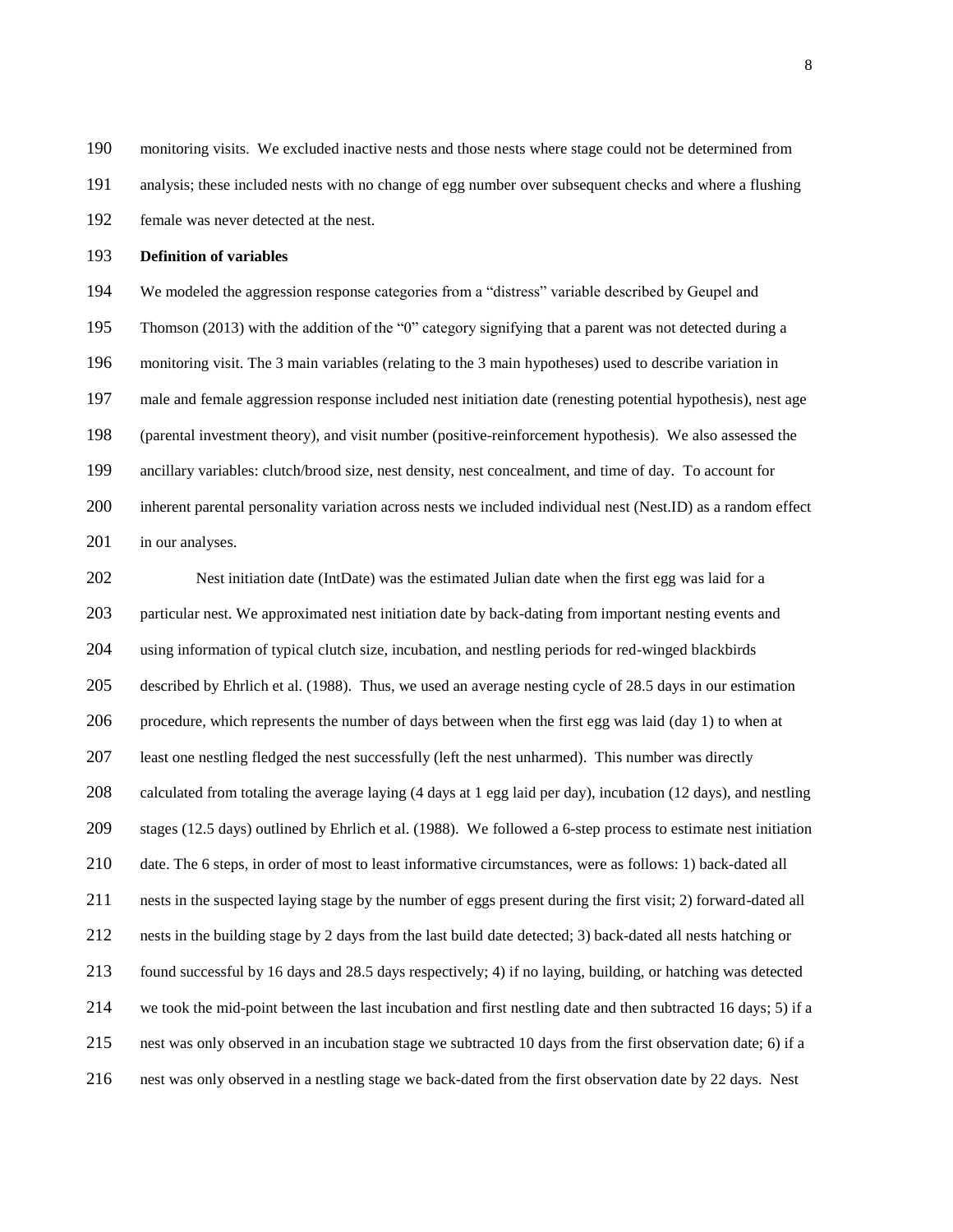age (NestAge) was calculated from the estimated nest initiation date for each nest, and commonly had values less than 28.5 days, which was the average nesting period for red-winged blackbirds accounting for laying, incubation, and nesting periods (Ehrlich et al. 1988). Determining actual clutch size can be difficult without daily nest visits; in order to maintain consistency across all nests when estimating nest age, we assumed each nest had a 4-egg clutch corresponding to a 4 day laying stage. The estimated initiation date 222 of the nest corresponds to a 0-day nest age, and nests detected during the building stage received negative nest age values (Table 1). Empty nests, even if there was evidence of success, were not included in our analysis.

 We expected that the clutch/brood size observed during each nest visit would be associated with 226 the perceived value of the clutch or brood to the parents (Table 1). Additionally, because birds in this study were not individually marked we used a nest density covariate as a proxy for potential degree of polygyny. Nest density was calculated as the total number of active nests at varying concentric distances from each 229 individual nest (20 m, 40 m, 60 m, 80 m and 100 m). A higher density of nests, especially at the shorter distance intervals, likely suggests a highly polygynous male territory. During a monitoring visit, each nest was also given a concealment score (0-8, 8 = high nest concealment), which was determined by summing 232 the above and below nest concealment (0-4) during within two weeks of nest success or failure (Table 1; Geupel and Thompson 2013). Concealment scores across observers were routinely calibrated and checked throughout each field season to ensure consistency. Lastly, during each monitoring visit, time of day was recorded.

#### **Data analysis**

We used cumulative link mixed-effects ordinal regression to determine which factors best explained

variation in nest aggression. We modeled nest aggression response separately for each sex and based on

our predictions we considered different combinations of predictor variables. All variables were

standardized to a mean of 0 and a standard deviation of 1 across the entire data set after deletion of

- nests/visits without a full set of measured covariates. Individual nest (Nest.ID) was included as a random
- intercept to account for repeated measures and inherent variation in nest aggression across parents. We
- used a flexible threshold modeling structure for the nest aggression response with a logit link function, and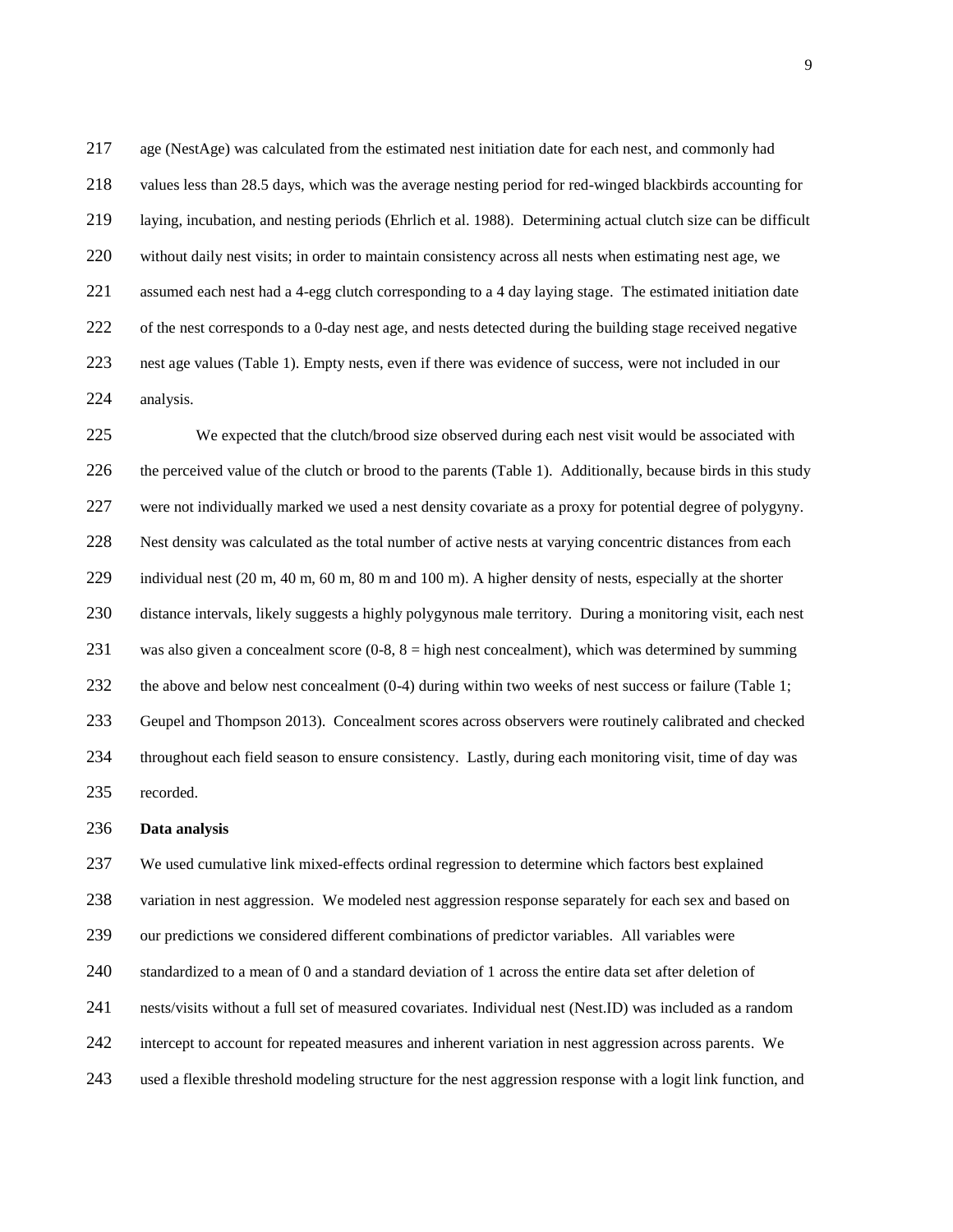maximum likelihood estimates of the parameters were approximated with Laplace approximation methods (Christensen 2015).

 We decided to separate our analysis by sex based on strong support for sex interactions among each of the main hypotheses. The interactive model [Sex\*(NestAge+Visit Number+InitDate)] was overwhelmingly more supported than to the additive model (Sex+NestAge+Visit Number+InitDate; 183.15 ∆AIC), indicating evidence that the hypothesized mechanisms act differently for each sex. Incorporating 3- and 4-way interactions including sex would have added another level of complexity to an already complex analytical approach.

 *Preliminary analysis*-. In a preliminary analysis, we included all 3 main hypotheses in the same model (NestAge, Visit Number, IntDate), to disentangle the relative strength of each hypothesis, for both male and female nest aggression. Because nests were found at a variety of nest ages, the effects of nest initiation date and observer visit could be assessed separately from nest age. Incorporating the main hypotheses in a combined additive analysis allowed us to evaluate the relative predictive strength of parental-investment theory (in terms of nest age), renesting potential, and positive reinforcement in explaining variation in nest defense aggression. Because all covariates were standardized to a mean of zero, this additive model for both sexes allowed for direct comparison of the 3 main hypotheses relative to each other. Beta (β) parameter estimates with 95% confidence intervals for each hypothesis were compared in 261 this preliminary analysis for each sex.

 To separate the effects of value of offspring (NestAge) from positive-reinforcement (Visit Number) and renesting potential (IntDate), we also performed a separate analysis using cumulative link models with only the first-visit nest data. In this analysis we included the additive model using both hypotheses (parental investment and renesting potential) to explain parental nest defense aggression on first visits to nests. We were particularly interested in determining if these results corroborated results from the preliminary analysis using all available nest visit data. Here, we also standardized the predictor variables to a mean of zero and standard deviation of 1.

 *Model building procedure*-.In addition to our preliminary main hypothesis analysis, we evaluated nest defense aggression in a model building procedure separately for each sex. Within this procedure,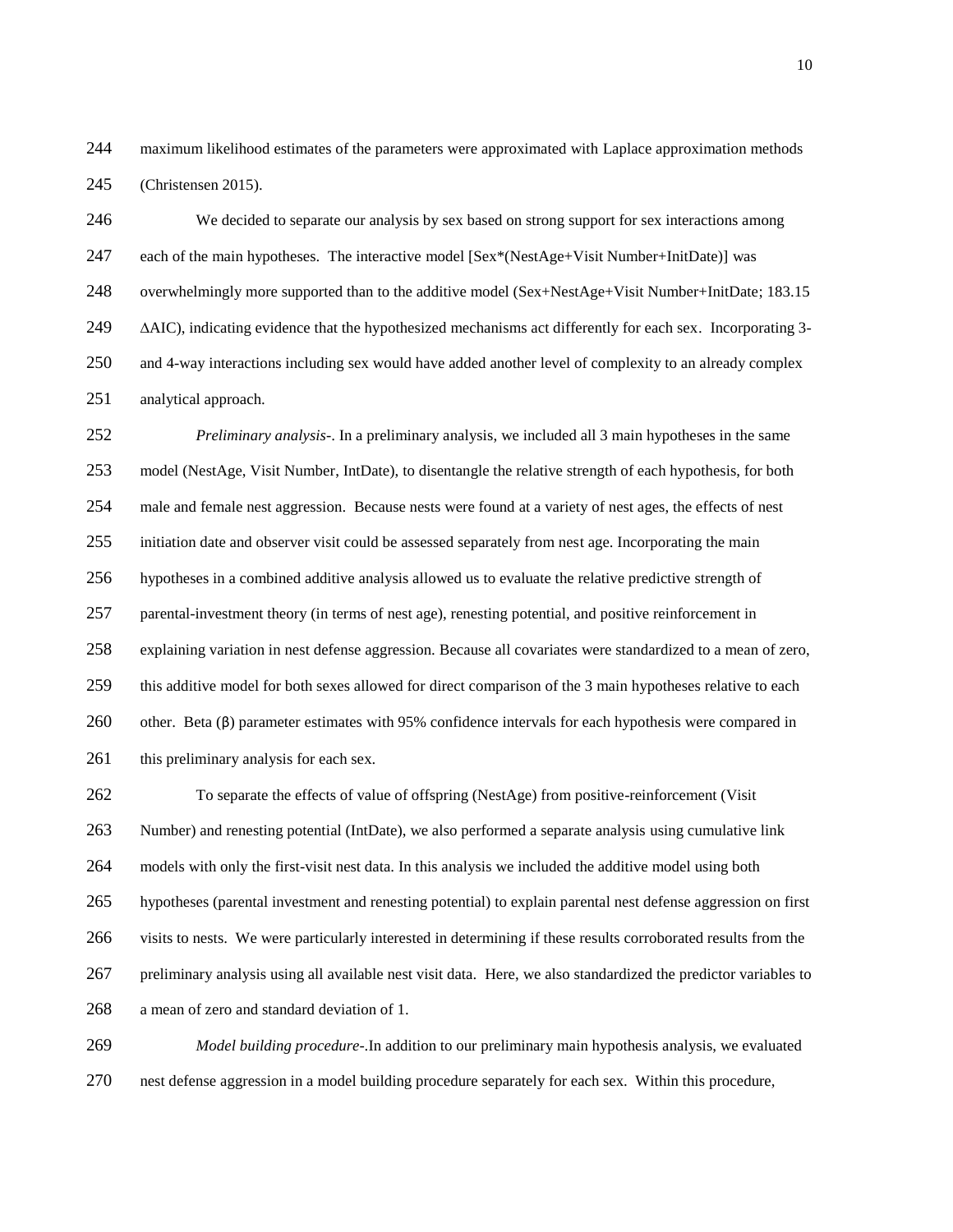NestAge was further decomposed in within- and between individual components by calculating both 272 within-individual centered (NestAgeWIC;  $x_{ii}$  -  $\bar{x}_i$ ) and between-individual centered (NestAgeBIC;  $\bar{x}_i$ ) NestAge for all individual nests. Because our study was not experimental in nature, we could not control for the range of nest ages for each nest; thus, nests were found and visited during a range of ages (van de Pol and Wright 2009). Accounting for within- and between-individual effects improves inference and reduces problems of falsely generalizing relationships to between- and within-individuals (van de Pol and Wright 2009).

 We used a 5-step process to model nest aggression, for each sex separately. For step 1 we compared a NestAge model to a decomposed additive NestAgeWIC plus NestAgeBIC model and used the model with the lowest ∆AICc in step 2. This step allowed us to determine if the decomposition of NestAge into within- and between-individual components was indeed important in explaining nest aggression. Within this step, if NestAgeBIC and NestAgeWIC together performed better than the non-decomposed NestAge, we tested a random slope model. A more competitive random slope model would suggest that each group of nesting parents responds differently in degree of aggression at different levels of within- individual nest age (van de Pol and Wright 2009). Without a random slope test we would be assuming the relationship between nest defense aggression and NestAgeWIC effects would be the same across the range of NestAgeWIC values. For step 2 we combined the variables associated with our 3 main hypotheses. These included: IntDate, NestAge, and the Visit Number variable(s) determined from step 1. Within this a priori set, we included both additive models and suspected interactions of NestAge and IntDate. At the end of this step we determined the best main hypothesis model. Step 3 involved finding the best nest density model by developing 5 univariate models with only the 5 nest density distances (20m, 40m, 60m, 80, 292 100m). The highest ranked nest density was carried over to step 4. In step 4 we determined a top modeled using *a priori* combinations of additional covariates (clutch/brood size, time of day, concealment, and the best nest density model from step 3). Lastly, in step 5, we combined the best model from step 4 and step 2. We developed a candidate set of 25 models for each sex, which included additive models and biologically relevant interactive models.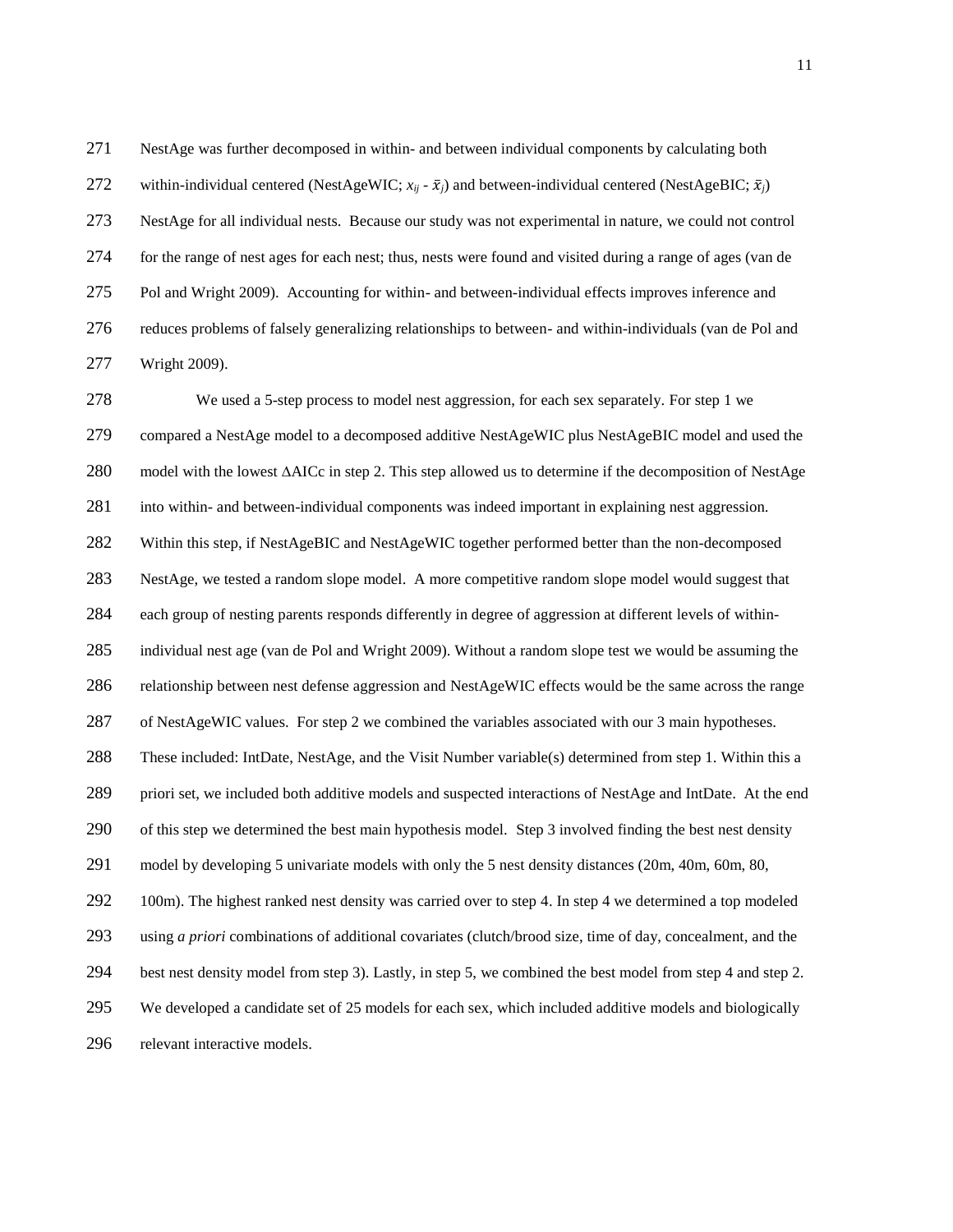| 297 | We evaluated models using an information theoretic approach, and compared models by                                      |
|-----|--------------------------------------------------------------------------------------------------------------------------|
| 298 | calculating Akaike's Information Criterion corrected for small sample size (AIC <sub>c</sub> ) for each model            |
| 299 | (Burnham and Anderson 2002). The model with the lowest $AIC_c$ was considered most parsimonious. The                     |
| 300 | AIC <sub>c</sub> weight of a model $(w_i)$ provides evidence of the relative likelihood that the specified model was the |
| 301 | best given the candidate model set and the data set. Statistical analyses were done using the "clmm"                     |
| 302 | function within the "ordinal package" (Christensen 2015) in R programming software (R Development                        |
| 303 | Core Team 2014).                                                                                                         |
| 304 | Because longitudinal studies can sometimes have highly correlated variables relating with                                |
| 305 | progression of time, we assessed essential multicollinearity with a correlation matrix of all possible                   |
| 306 | standardized predictor variables (Cohen et al. 2003). Pairs of predictor variables with a correlation of $r$             |
| 307 | 0.55 were not used within the same model to avoid multicollinearity issues (Online Resource 1, Table A1).                |
| 308 | Multicollinearity problems arise in multiple regression when predictor variables are highly correlated; often            |
| 309 | issues can be detected with thoughtful investigation of slope parameter estimates and standard errors                    |
| 310 | between univariate and full predictor models (Cohen et al. 2003).                                                        |
|     |                                                                                                                          |

**Results**

 We found 1,330 red-winged blackbird nests and monitored them over 4,518 separate visits, thus 29.4% of visits were first visits. Of the first nest visits, 12.2% were building, 19.1% laying, 55.3% incubating, 2.7% hatching, 10.7% nestling, and 0.1% were confirmed successful. Over all nest visits, 3.8% of nests were in the building stage, 8.1% were in the laying stage, 53.3% were being incubated, 4.1% were hatching, 30.1% 318 had nestlings, and 0.7% were confirmed successful. The mean number of visits per nest was  $3.40 \pm 1.88$  SD, with a maximum of 10 visits for a single nest. Of the 4,528 separate monitoring visits, males and females were not present (aggression score 0) during 48.6 % and 55.61% of total monitoring visits, respectively. This was the most common class recorded for both sexes. The next most frequently scored aggression classes for males were 3 (24.2%) and 2 (19.83%); and 2 (17.7%) and 1 (12.8%) for females. 323 Mean male aggression per visit was higher  $(1.39 \pm 0.042, 95\% \text{ CI})$  than females  $(0.92 \pm 0.034, 95\% \text{ CI})$ .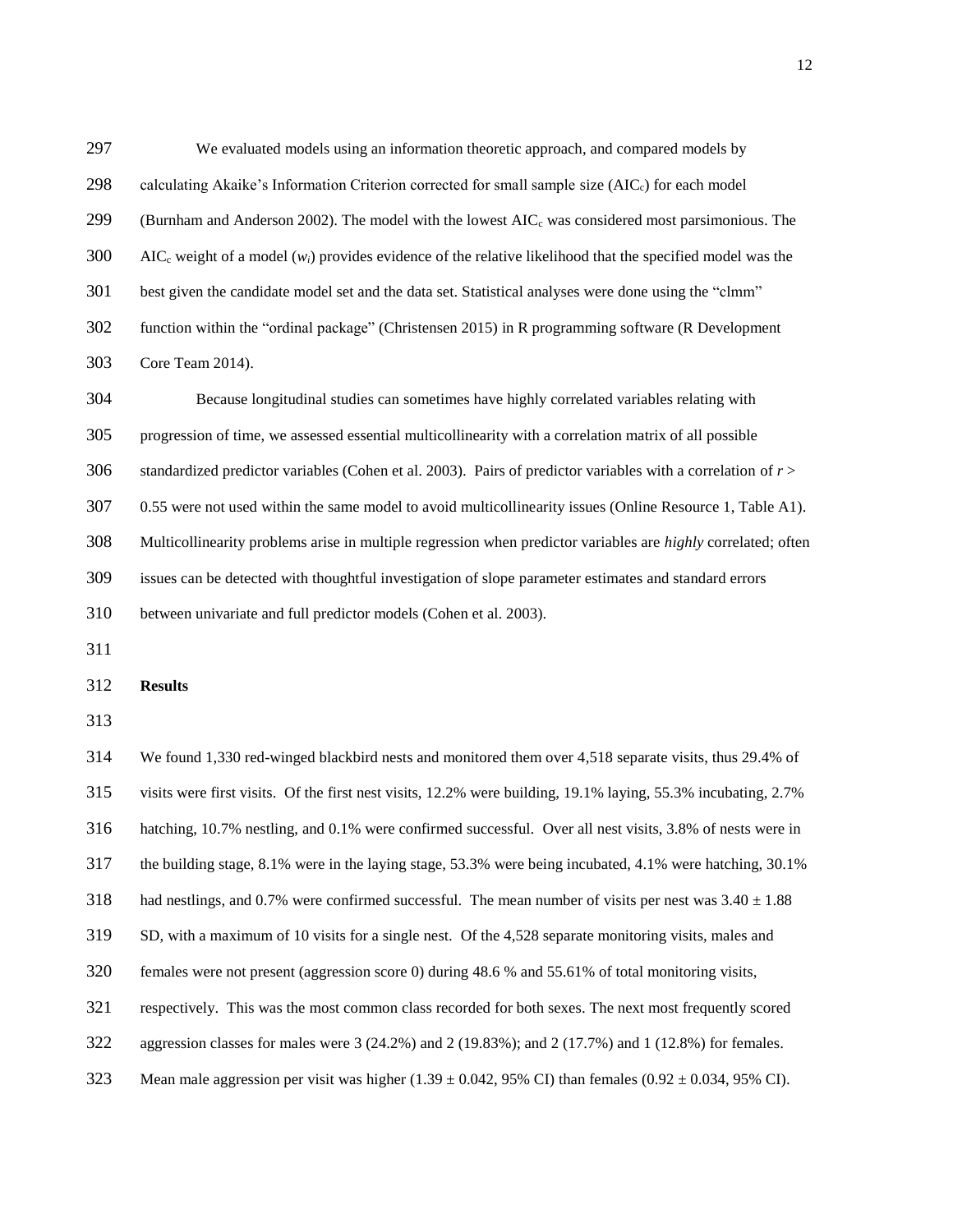**Males**

amount of variation in nest aggression response followed by Visit Number, and then IntDate (Fig. 1). We

The preliminary analysis of the 3 main hypothesis revealed that NestAge was explaining the greatest

found similar results in the first-visit only analysis with NestAge (β= 0.69, 95% CI= 0.57, 0.82) showing a

328 stronger relationship than IntDate ( $\beta$ = 0.25, 95% CI= 0.13, 0.37). When testing NestAge decomposition

hypotheses, the additive NestAgeWIC and BIC model had overwhelming support over NestAge (∆AICc =

33.25). This suggested the importance of distinguishing both within- and between-individual effects of

NestAge on male blackbird nest aggression. Because nest age decomposition was important for males, we

- further tested the inclusion of a random slope model across various values of NestAgeWIC and we found
- strong support this model over the decomposed model (NestAgeWIC + NestAgeBIC; ∆AICc = 17.84).

334 Because male NestAgeWIC was highly correlated with Visit Number  $(r = 0.82)$ , we did not test any models

with these two covariates together in the main-hypotheses analysis (step 2). However, the interactive

models of IntDate with both NestAgeWIC and BIC with random slope inclusion, had overwhelming

support compared to Visit Number and IntDate interaction (∆AICc = 190.80).

 The best supported model for male red-winged black bird aggression (Table 2; *w<sup>i</sup>* = 1.00) included NestAgeWIC and NestAgeBIC (main effects β= 1.34, 95% CI = 1.20, 1.49; β= 0.80; 95% CI= 0.65, 0.94; 340 respectively) each interacting with IntDate (main effect  $\beta$ = 0.32, 95% CI= 0.20, 0.44) (Step 2) plus the top model covariates from the additional covariate model (Step 4). These interactions were both negative and 342 represented higher magnitude betas compared to any additional covariates (NestAgeWIC\*IntDate  $\beta$ = -0.35, 95% CI= -0.47, -0.23; NestAgeBIC\*IntDate β= -0.30, 95% CI= -0.44,-0.15). Earlier initiated nests (IntDate), especially with 0-3 aggression scores (Fig. 2a, c), were generally defended more aggressively up to mid-June for nests with greater within-individually centered NestAge values. However, this trend appeared to reverse after mid-June, especially for males with 0-2 aggression scores, as lower NestAgeWIC values (younger nests) generally had males with increased aggression scores (Fig. 2a, b). Males appeared to most consistently increase their aggression response with nesting cycle, but also showed higher aggression at nests visited multiple times compared to the first visits to nests (Fig. 3a). In addition, clutch/brood size (β= 0.28, 95% CI= 0.19, 0.37), time of day (β= 0.12, 95% CI= 0.05, 0.20), and nest concealment (β= 0.037,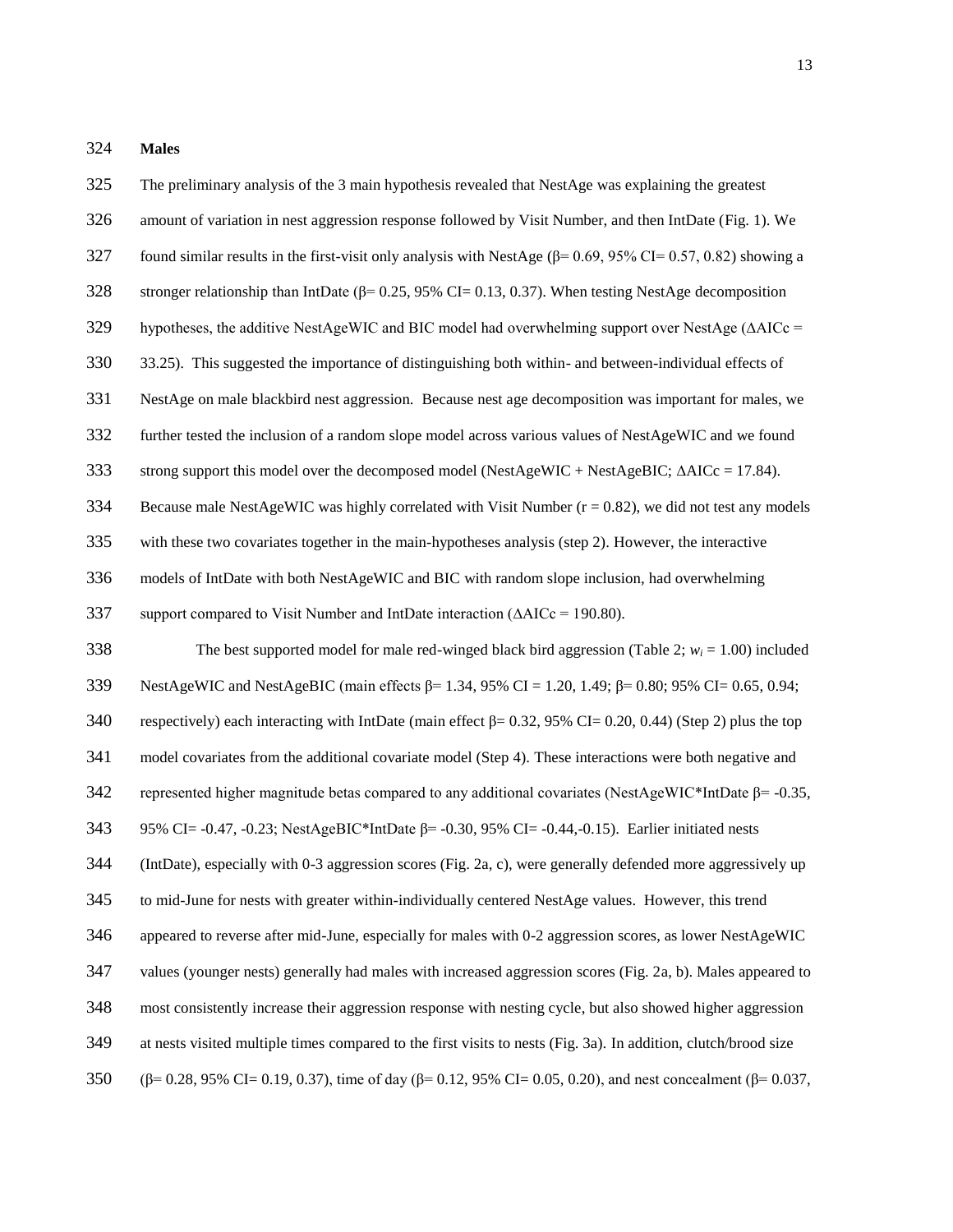95% CI= -0.079, 0.15) all had positive effects on nest aggression. Nest aggression seemed to decrease with

352 an increase in nest density within 100m of a specified nest  $(\beta = -0.047, 95\% \text{ CI} = -0.15, 0.60)$ .

**Females**

The preliminary analysis of the 3 main hypotheses for females revealed NestAge has the strongest

influence on female nest defense aggression compared with the other main hypotheses (Fig. 1). NestAge

(β=0.57, 95% CI= 0.46, 0.69) also had a much greater positive effect on aggression compared to IntDate

(β=0.056, 95% CI= -0.051, 0.16) with the first-visit only analysis for females, and supported our

preliminary analysis results. Unlike males, female model competitiveness did not improve with nest age

decomposition. Female best main-hypotheses model (step 2) included the NestAge by Visit Number

interaction plus IntDate (∆AICc = 45.57).

 The best additional covariate model (∆AICc = 61.65) when combined to best main-hypothesis models greatly improved the competitiveness of the top model (Table 3).The top-ranked model for female 363 aggression response ( $w_i$  = 1.0; Table 3) included the combination of all main hypotheses covariates and the additional covariates. NestAge (β = 0.28, 95% CI= 0.19, 0.37), IntDate (β = 0.090, 95% CI= 0.0074, 0.17), 365 Visit Number ( $\beta$  = 0.036, 95% CI= -0.59, 0.13), and negative interaction of NestAge and Visit Number ( $\beta$  = -0.039, 95% CI= -0.12, 0.39) represented the best main-hypotheses covariate combination. In terms of 367 the additional covariates, aggression response was negatively related to nest concealment ( $\beta$ = -0.0088, 95%) 368 CI= -0.089, 0.071), time of day ( $\beta$  = -0.035, 95% CI= -0.10, 0.030), and nest density within 100 m of a 369 specified nest  $(\beta = -0.11, 95\% \text{ CI} = -0.19, -0.030)$ . After the main effects of NestAge, clutch/brood size was 370 the second most influential predictor of female nest defense aggression ( $\beta$  = 0.23, 95% CI= 0.15, 0.33) 371 followed by interaction between clutch/brood size and nest concealment ( $\beta$  = 0.13, 95% CI= 0.055, 0.20; Fig. 4). Nests with higher clutch/brood sizes generally experienced higher nest defense aggression by females, especially for females scored between 0-3, as nest concealment increased (Fig. 4). The opposite effect was seen for more concealed nests with low clutch/brood sizes. Females generally increased aggression with the progression of the nesting cycle, and an increase in female aggression to multiple visits was most apparent during the laying and incubations stages (Fig. 3b).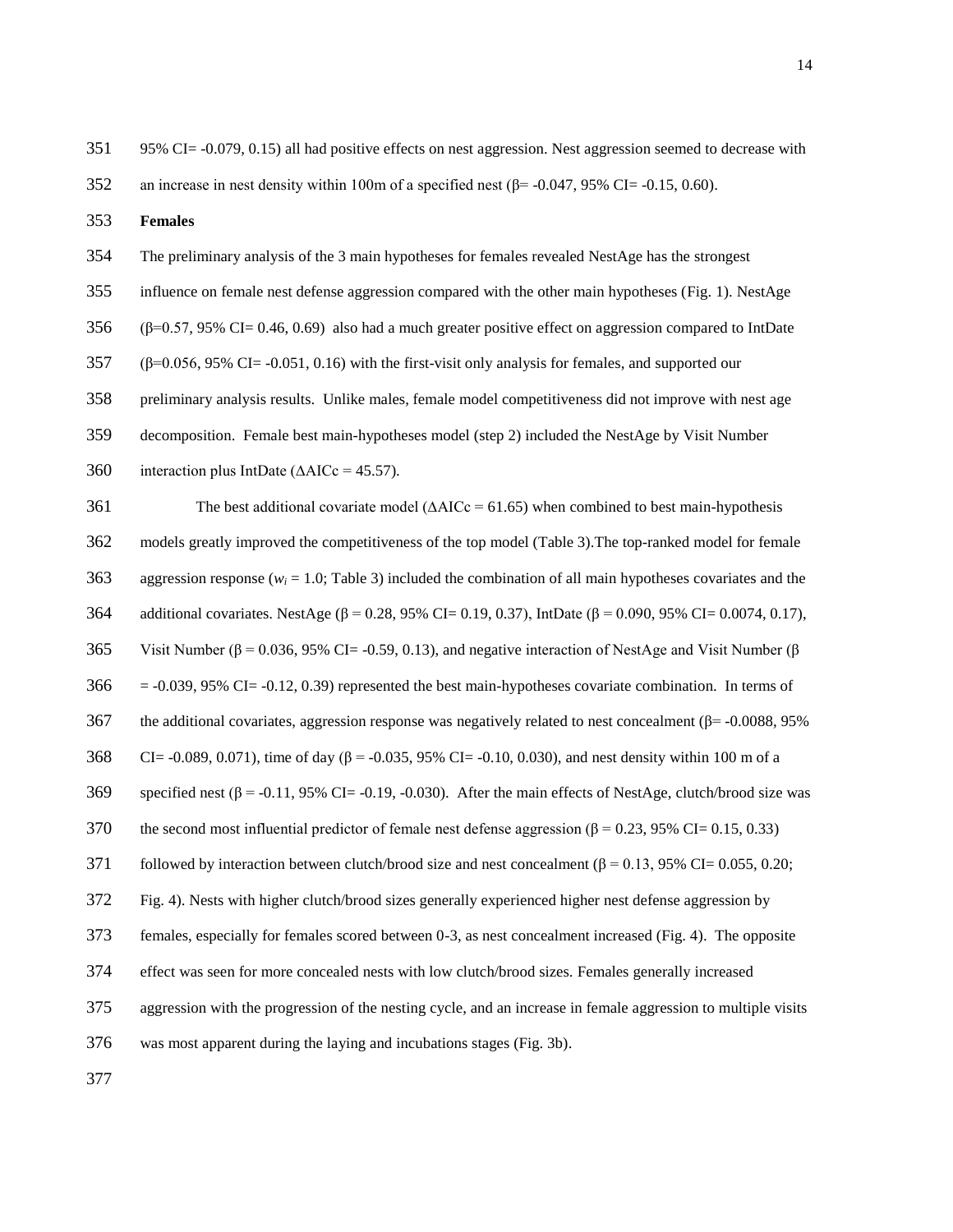**Discussion**

 From our preliminary analysis of the 3 main hypotheses we found most support for parental-investment theory (NestAge) for both sexes; however, for males the 2 other hypotheses, positive reinforcement (Visit Number) and renesting potential (IntDate) also received support. Thus, overall, parental-investment theory was explaining most of the variation in nest defense aggression for red-winged blackbirds in our study area. However, when these same hypotheses were considered in our comprehensive model building analysis, the effects of these hypotheses were not so straightforward. We reveal that interactions among these hypotheses were also important to consider. Our study revisits these classic questions, first brought forward by Knight and Temple (1986a), in a direct manner. Based on the parental-investment theory (Trivers 1972), nest defense should increase concomitant with nest age and clutch/brood size (e.g. Redondo and Carranza 1989; Anderson 1990; Wiklund 1990; Tryjanowski and Golawski 2004; Palestis 2005; Redmond et al. 2009). We found support for this theory, as nest age was positively related to both male and female nest aggression and consistently had higher slope parameter estimates (β) compared to the 2 other main hypotheses and additional covariates. Our results mirror studies with indigo buntings (*Passerina cyanea*) and mourning doves (*Zenaida macroura*) which also found nest defense increased with age of nest (Westmoreland 1989; Westneat 1989). With eastern kingbirds (*Tyrannus tyrannus*) however, Siderius (1993) found that eggs were defended just as aggressively as young to a repeatedly displayed American crow predator model. Here the author suspected that the population's natural history traits, such as low within-season renesting potential, might make eggs just as important as nestlings within this kingbird population (Siderius 1993). Although nest age was the main parental-investment hypothesis addressed in our research, parental investment theory also predicts that clutch or brood size should positively affect nest defense intensity. Many studies have supported this idea (Knight and Temple 1986b; Wiklund 1990), and we found that clutch or brood size positively influenced both male and female nest defense and appeared to be an important predictor of nest aggression for both sexes. Research on American goldfinches (*Carduelis tristis*) showed a positive relationship with call rates and artificially increased brood sizes (Knight and Temple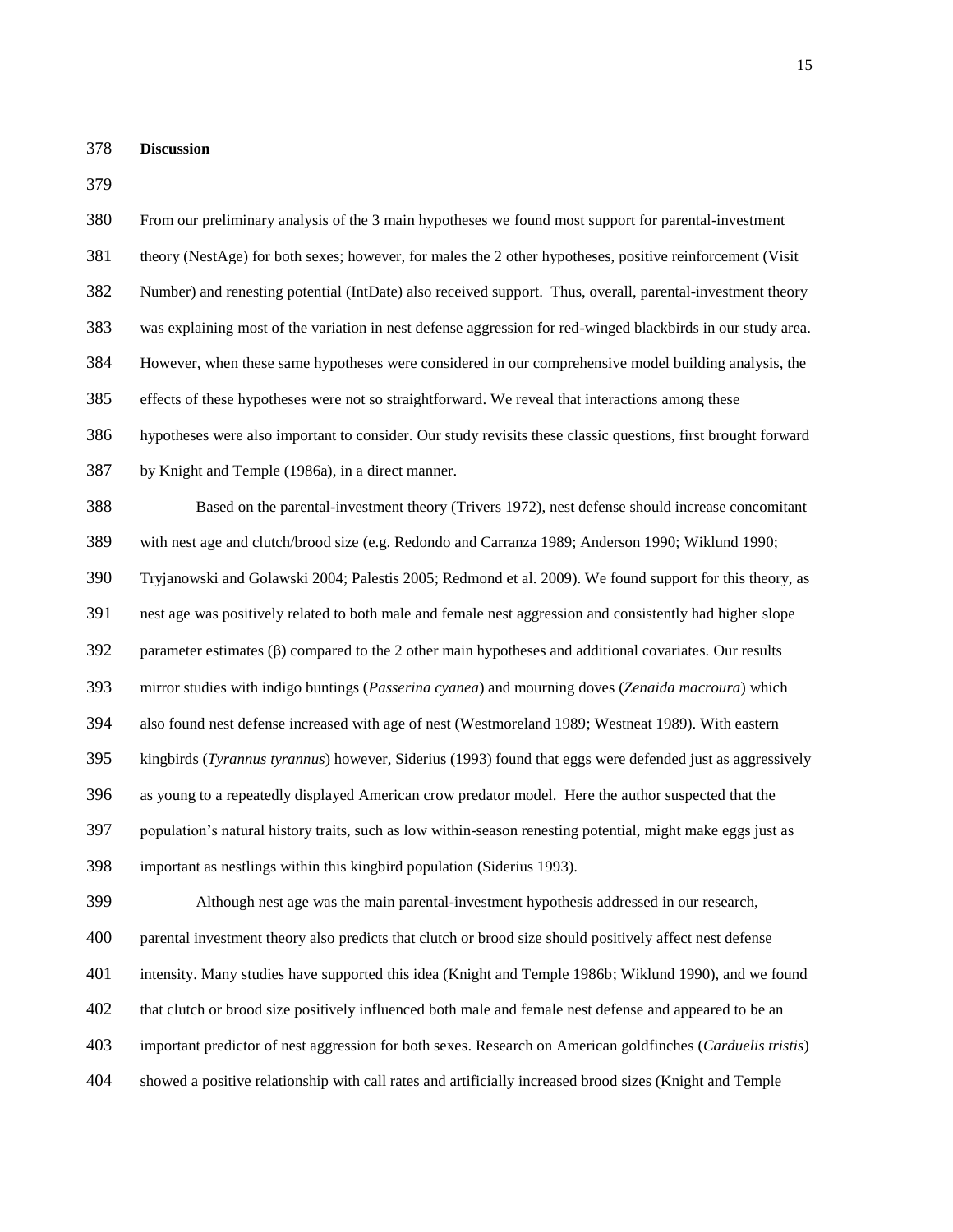1986b). This positive relationship between parental female nest defense intensity and brood size was also observed in Merlins (*F. columbarius*) though original clutch size did not seem to be as important as brood size after alteration (Wiklund 1990). For females in our study, clutch/brood size was second to nest age in terms of magnitude of slope parameter estimate and this variable interacted with nest concealment.

 The renesting-potential hypothesis predicts that later-season nests will be defended more intensely because there is reduced renesting potential as the breeding season progresses (Barash 1975). In our study we showed that both male and female aggression responses were higher for nests that were initiated later in the breeding season; although, males, compared to females, appeared to have a much stronger aggression response to nest initiation date. Previous studies have shown parental aggression to be either positively or negatively correlated with Julian date (Biermann and Robertson 1981; Regelmann and Curio 1983), but these trends were confounded with nest stage. The survival uncertainty of the upcoming non-breeding season is driving this hypothesis; in one study, male annual mortality was estimated at 52% with 29% of the mortalities associated with the nonbreeding season (Yasukawa 1987). Despite similar reported annual mortality rates for females, parental-investment covariates, such as nest age and clutch/brood size appear to be more important than renesting potential in females (Fankhauser 1971; Searcy and Yasukawa 1981; Martin and Li 1992). Potentially high annual male mortality rates may be driving some of the variation we observed in nest defense aggression; however, it appeared that the interaction between renesting potential and parental investment offered a better explanation of variation in nest dense aggression. Particularly for males, the renesting potential hypothesis was most supported for nests with lower nest ages.

 Our results contradict Biermann and Robertson (1981), who found red-winged blackbird nest defense increased through the breeding season for nests with nestlings but decreased for nests with eggs. They suggested seasonal predation risk (e.g. higher predation later in season) and parental investment might be driving these patterns. We found early in breeding season, males were more aggressive at older nests, but late in the breeding season, males were generally more aggressive for younger nests (lay/incubation stages). We suspect nesting attempts earlier in the season may actually have more value to parents; thus, they may be defended more vigorously, especially if the nest is at a later stage. Similarly, first broods of merlins (*Falco columbarius*) in Sweden were defended more vigorously than second broods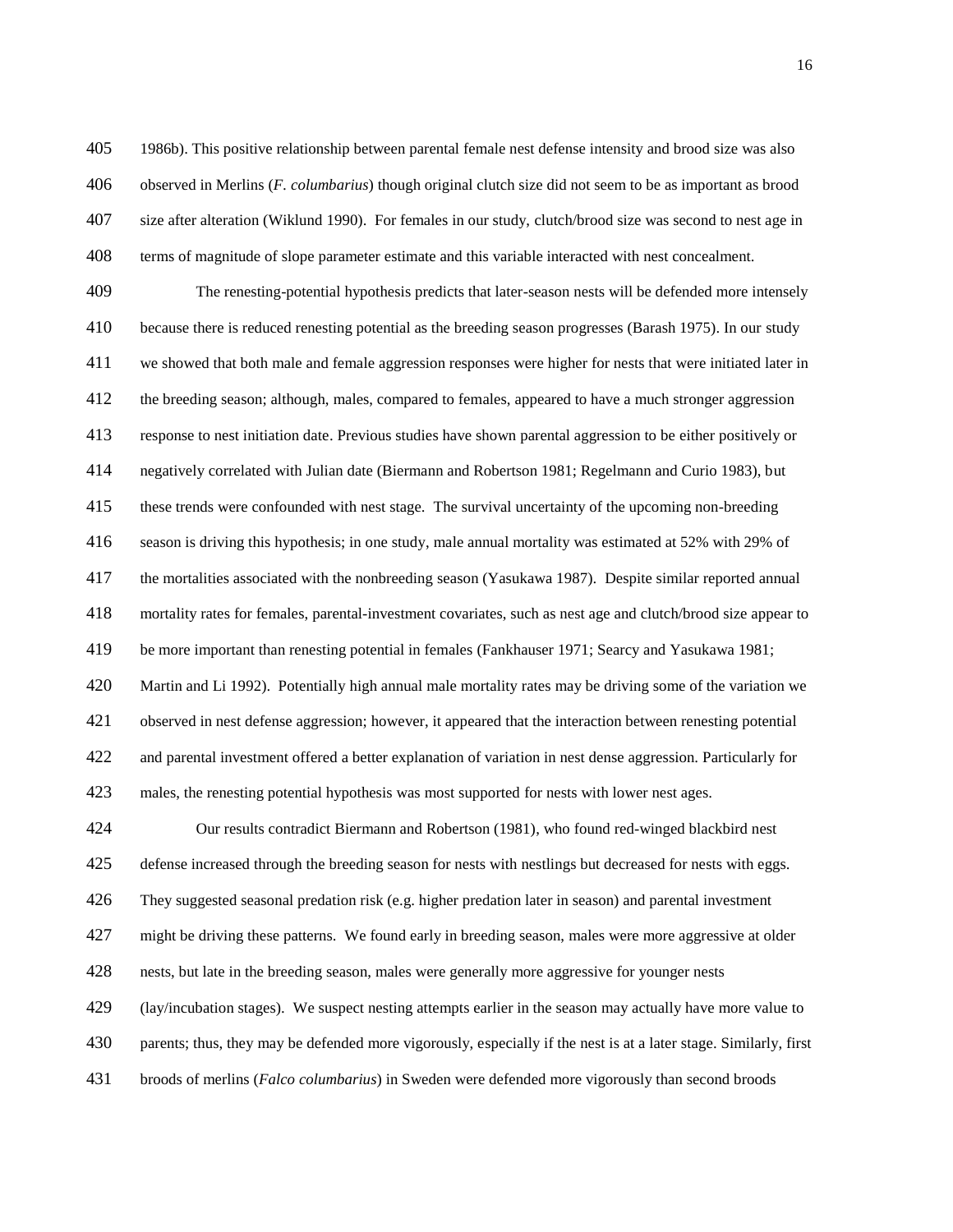(Wiklund 1990). Also, several studies have documented higher nest success earlier in the breeding season compared to later (Grant et al. 2005; Adams et al. 2013), and earlier fledged broods often have a greater chance of survival compared to later fledge broods (Wiklund 1990; Møller et al. 2014). However, within males, positive reinforcement or variables highly correlated with positive reinforcement appeared to have 436 stronger relationships with aggression.

 After accounting for all 3 main hypotheses in the same model, positive reinforcement (Visit Number) was explaining variation in male nest aggression but not for females. The problem is to disentangle the effect of nest age and repeated visits by human observers. As Knight and Temple (1986a) suggested an increase in aggression response by red-winged blackbirds might be an artifact of repeated nest monitoring visits through "positive reinforcement" of repeated success in driving away non-threatening human observers. This would suggest the perceived cost of defensive aggression (threat to adult) is reduced and perceived effectiveness is increased. In our study males appeared to respond more aggressively after nests were visited at least two times across most nest stages, whereas females appeared more aggressive during second visits if nests were at the incubation stage. A limited number of studies suggest the positive-reinforcement hypothesis explains nest defense intensity of passerines better than parental investment (Knight and Temple 1986a; Hobson et al. 1988). Other studies, despite experimental approaches, have not found conclusive support for the positive-reinforcement hypothesis (Westmoreland 1989; Westneat 1989; Siderius 1993; Viñuela et al. 1995). In a study on nest defense of willow tits, *Parus montanus*, revisitation of nests by the same individual was not associated with increased nest defense intensity (Rytkönen et al. 1990). However, our results offer some support for Knight and Temple's (1986a) positive-reinforcement hypothesis, especially for male red-winged blackbirds. There are several potential explanations for the commonly witnessed patterns of positive reinforcement in nest defense intensity in birds. Potential mechanisms include repeated successful human intruder deterrence, elevated perceived predation risk, past experience of parent with individual human observer or nest predator, and even the reinforcement of reciprocal altruism by neighbors (Knight and Temple 1986a; Olendorf et al. 2004; Krams et al. 2010; Langmore et al. 2012). Knight and Temple (1986a)

argue that human and predator models used in studies routinely can be successfully defended against may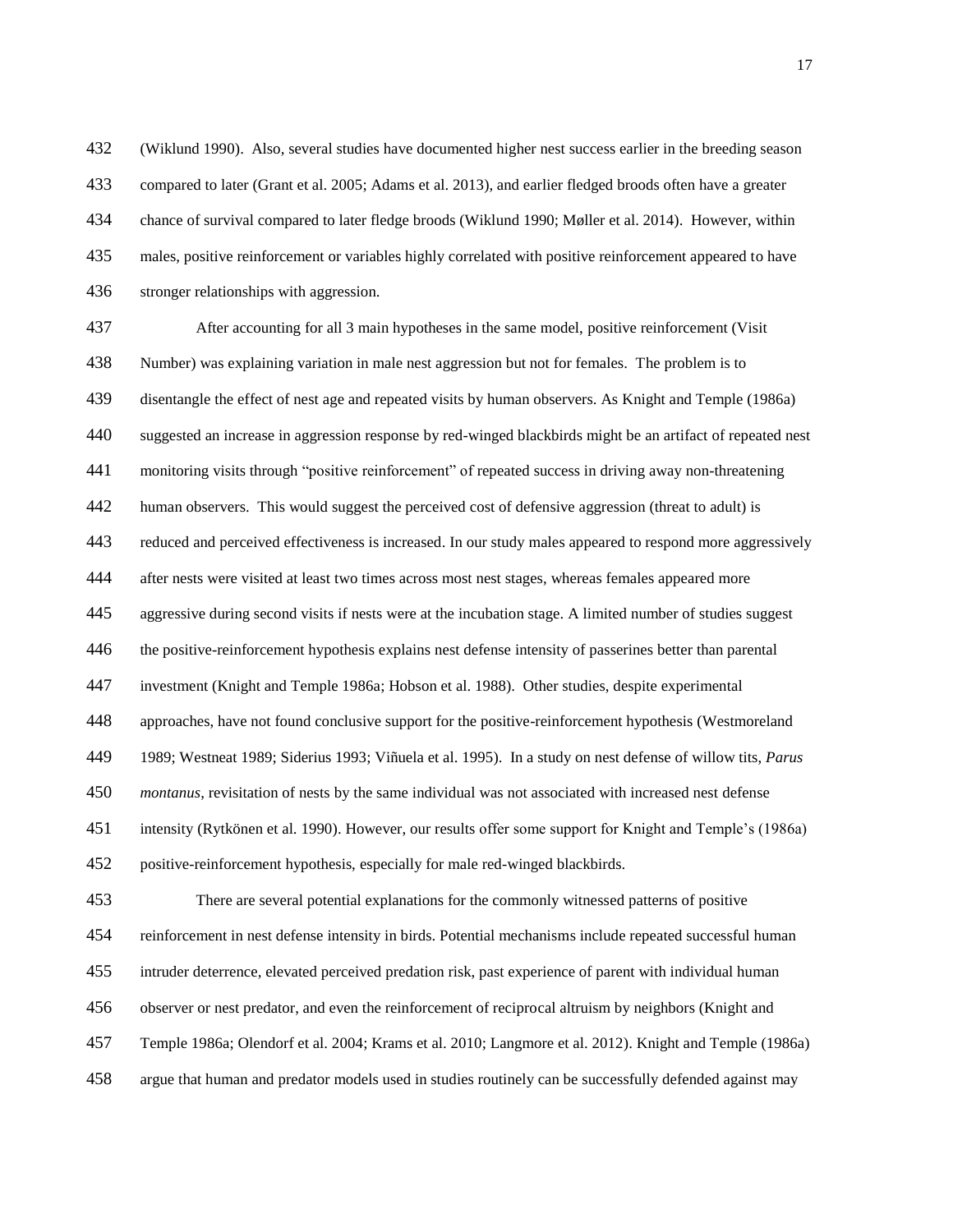lead to results supporting positive reinforcement. Although not investigated in our study, repeated nest visits by the same individual observer and parental past experience with a nest predator, opposed to a naïve parents, have increased nest defense intensity (Knight and Temple 1986c; Levey et al. 2009; Langmore et al. 2012). Increased risk blackbird nest predation in our study may especially have been the case, because certain study fields often had multiple observers simultaneously present to improve the nest monitoring efficiency. Also, neighboring male red-winged blackbirds seem to cooperate in nest defense in what appears to be a form of reciprocal altruism (Olendorf et al. 2004). It has been shown that heightened male nest defense attracts conspecific neighbors to assist, and Olendorf et al. (2004) contends this may be a direct reason to develop and reinforce cooperative relationships with neighbors. Although visit number was not included in the male top model, its high correlation with within-individually centered nest age, suggests positive reinforcement was a driver of nest aggression in males, but not conclusive for females. For both sexes, the additional covariates, such as nest concealment and nest density, improved model competitiveness when added to best main-hypotheses models. Nest concealment has been suggested as driving aggression response in some birds (Carrillo and

 González-Dávila 2013). Nest concealment may especially be important to deter visual predators such as avian predators, but well-concealed nests may generally suffer greater depredation to olfactory base predators such as mice and snakes (Weidinger 2002; Colombelli-Négrel and Kleindorfer 2009). We found that increased nest concealment predicted increased aggression in males, but decreased aggression in females; however, for both sexes concealment confidence intervals overlapped zero. For males the common explanation of the observed pattern is a behavioral compensation for more exposed nests, but this pattern, across both sexes, has not been supported previously in other species (Onnerbrink and Curio 1991; Weidinger 2002). Most interestingly, for females there was a strong interactive aggression response depending on the size of the clutch/brood and nest concealment. Females in laying situations will have smaller clutch sizes (0-2 eggs), and may have to balance the trade-off between physical nest concealment and defense intensity, which can be a form of nest concealment behavior. Females may rely more on concealment in these cases, as can be seen in great tits (*Parus major*) that responded more aggressively to a predator model at less vulnerable nests (Onnerbrink and Curio 1991). These results generally support the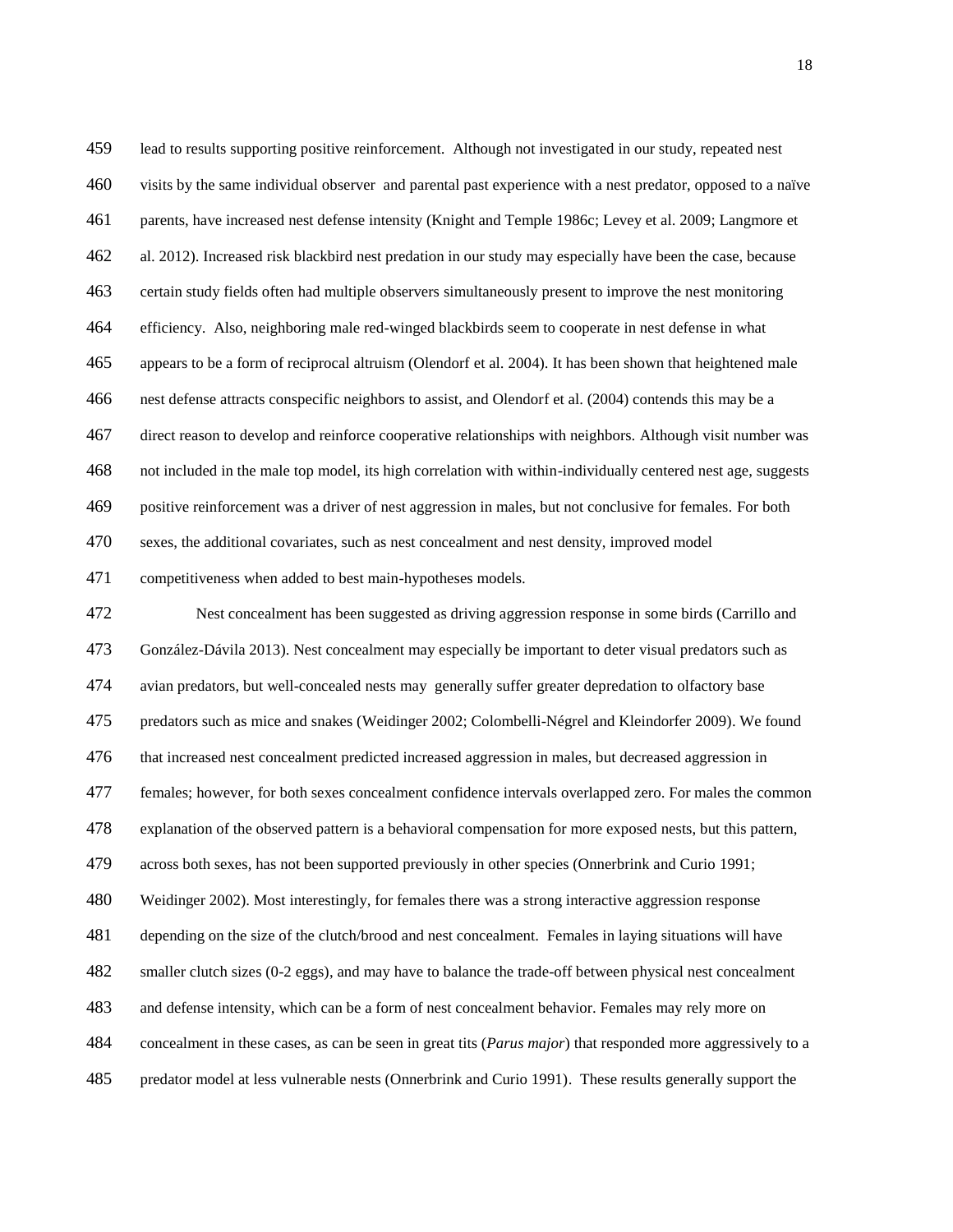patterns we found, and the authors contend that when nest are more vulnerable, less concealed in our case,

 offspring survival is reduced as is their potential for future reproduction and parents may be responding accordingly

 Our analysis did not compare males and females in the same analysis, and we decided against this approach in order to simplify already complex models, avoiding a sex interaction term. However, differences between results of males and females can be implied. In general males had higher aggressive ratings than females, likely because females are investing more effort into reproductive activities such as nest building, egg development and laying, incubation, and feeding young resulting in less energy and time available for nest defense (Yasukawa and Searcy 1995). Male red-winged blackbirds, which do not share many of the reproductive responsibilities of females, have more time and energy to devote to nest defense. 496 On the other hand, additional factors such as clutch/brood size and nest density, relatively were more supported within females when added to top main hypotheses models compared to males. In terms of clutch/brood size, which was especially important for females, a clutch increase from 4 to 5 eggs represents a 20% increase in reproductive potential for females (and monogamous males), and the loss of one nest represent a potential 100% loss of reproduction for a female. This may partly explain why clutch/brood size affects seem more important in driving female aggression. Conversely, a polygynous male, has risk of nest lost spread out over multiple nests and therefore, aggressively defending nests with larger clutches would only have marginal payoff compared with females.

 Polygynous male nesting-situations will lead to greater nest densities within a given area, a covariate which we measured. In lieu of marked birds, nest density served as our proxy for degree of polygyny. Nest defense for females significantly decreased with increasing nest density surrounding a particular nest. One explanation for this pattern is likely due to increased group vigilance and cooperative nest defense through the dilution explanation (Arroyo et al. 2001). In dense nesting situations, nest defense aggression can be spread out over multiple parents, both males and females, allowing aggression intensity per individual to decrease. Why females responded more to nest density compared to males, might be explained by greater variability in female numbers across different polygynous male territories. In a marsh habitat, it was an increased female density that reduced nest depredation rates (Picman 1988). For males,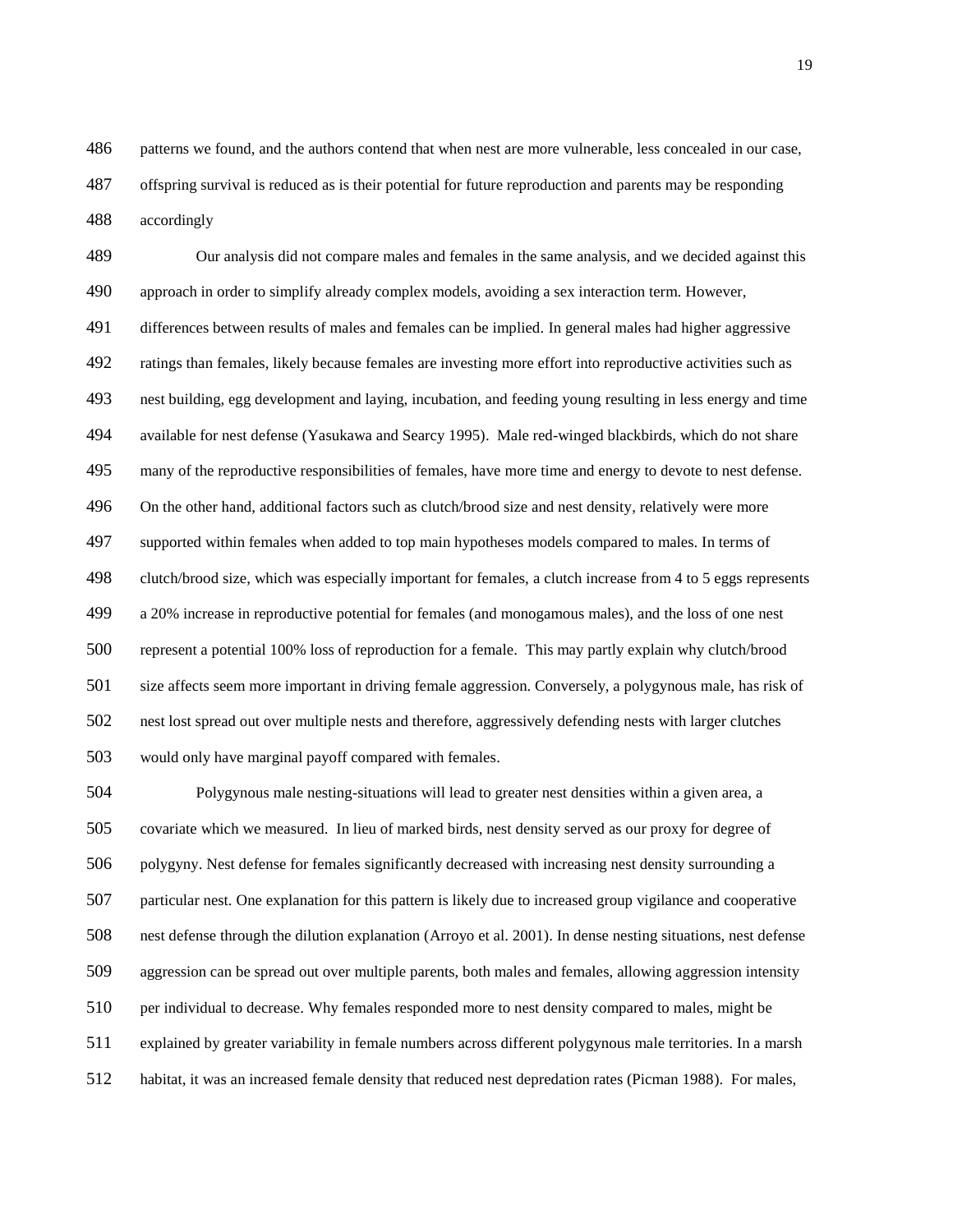the issue of parental uncertainty likely becomes more prevalent in dense nesting situations as extra-pair

copulations increase (Westnest and Sherman 1997), and males appear to be able to discriminate between

faithful and unfaithful females (Gray 1997). These studies likely corroborate the decreasing nest defense

- intensity trend with increasing nest density result we found for males.
- **Conclusions**
- We found the strongest evidence supporting the parental-investment theory (Trivers 1972) for both sexes.

Positive-reinforcement hypothesis (Knight and Temple 1986a) followed by the renesting potential

 hypothesis (Barash 1975) also appeared to be influencing male nest defense aggression. This suggests that an answer to this classic question is not straightforward, and it appeared that male aggression was driven by interactive combinations of the 3-main hypotheses, whereas female aggression was explained by parental

investment plus additional factors such as clutch/brood size, nest density, and nest concealment.

 Although controlled experimental approaches are typically desirable when addressing research questions, large-scale observational data sets remain useful and can assist in developing ecological generalizations and compliment experimental approaches (Martin 2002). Much remains to be clarified about nest defense intensity in birds, which sometimes may be positively reinforced by frequent nest visitations. Our approach elucidates some of the complexities, namely the potential interaction between different hypotheses and the importance accounting for within- and between-individual standardization, involved in explaining nest defense aggression. In the future, consistent methodological and statistical approaches across multiple species with varying life history traits, would be useful in further clarifying factors affecting nest defense intensity.

#### **Compliance with Ethical Standards**

 **Ethical approval** For this type of study formal consent is not required. Birds were not handled during this study and nest monitoring was conducted in a manner to minimize disturbance to the area and blackbird parents. All applicable international, national, and/or institutional guidelines for the care and use of animals were followed. This article does not contain any studies with human participants performed by any of the authors.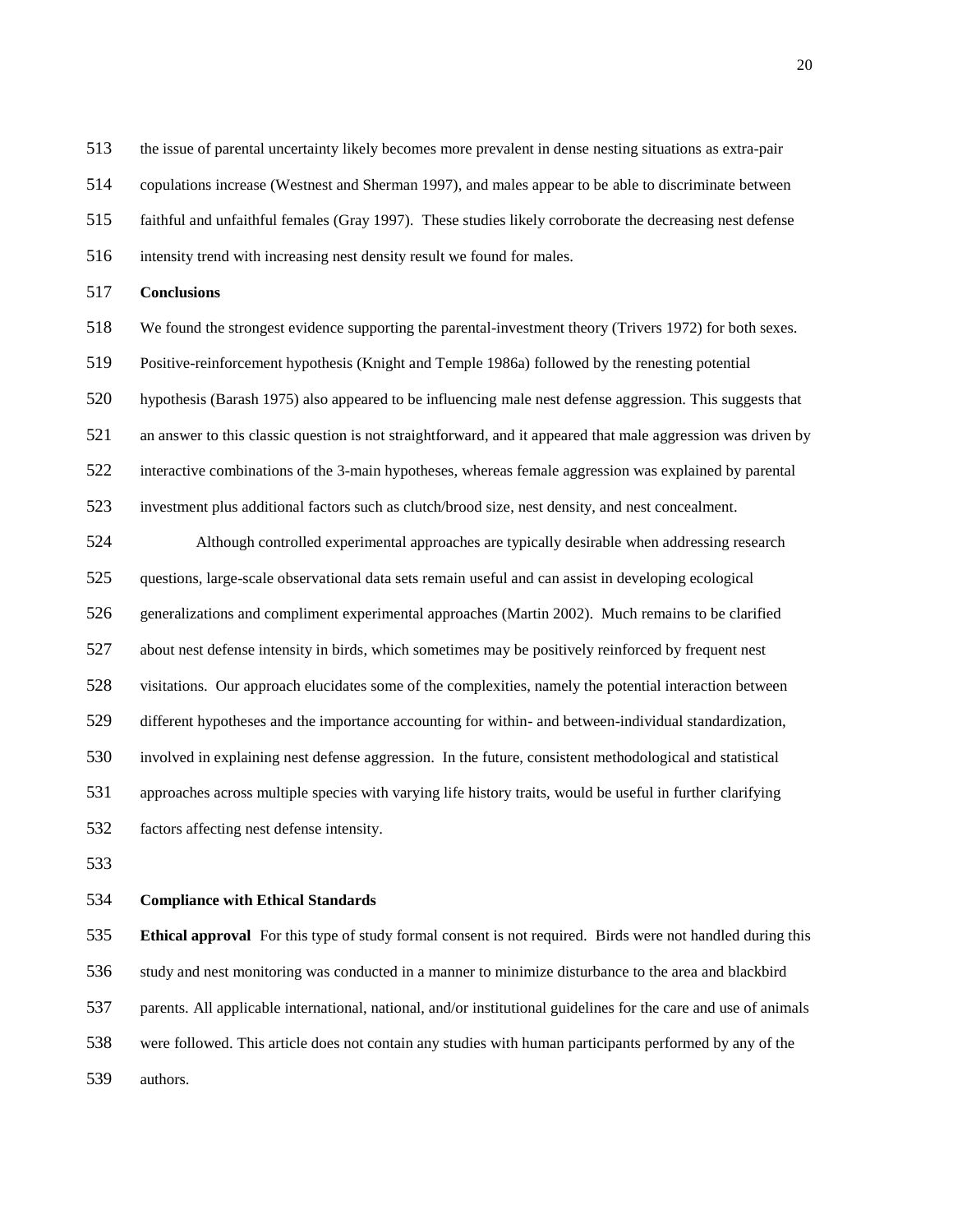- **Funding** Our research was funded through Illinois DNR (Funding source, Federal Aid Project W-106-R),
- and further support was provided by the Cooperative Wildlife Research Laboratory, Department of
- Zoology at Southern Illinois University Carbondale, and Illinois Ornithological Society.
- **Conflict of Interest** The authors declare that they have no competing interests
- 

#### **References**

- Adams HL, Burger LW Jr, Riffell S (2013) Distubance and landscape effects on avian nests in agricultural
- conservation buffers. J Wildlife Manage 77:1213―1220
- Anderson DE (1990) Nest-defense behavior of red-tailed hawks. Condor 92:991―997
- Anderson M, Wiklund CG (1978) Clumping versus spacing out: experiments on nest predation in fieldfares
- (*Turdus pilaris*). Anim Behav 26:1207―1212
- Arroyo B, Mougeot F, Bretagnolle V (2001) Colonial breeding and nest defense in Montagu's harrier.
- Behav Ecol Sociobiol 50:109―115
- Barash DP (1975) Evolutionary aspects of parental behavior: distraction behavior of the Alpine Accentor. Wilson Bull 87:867―373
- Biermann GC, Robertson RJ (1981) An increase in parental investment during the breeding season. Anim
- Behav 29:487―489
- Brunton DH (1990) The effects of nesting stage, sex, and type of predator on parental defense by killdeer.
- Behav Ecol Sociobiol 26:181―190
- Burger J (1980) Aggressive behavior of black skimmers (*Rynchops niger*). Behaviour 76:207―222
- Burger LW Jr, Dailey TV, Kurzejeski EW, Ryan MR (1995) Survival and cause-specific mortality of
- northern bobwhite in Missouri. J Wildlife Manage 59:401―410
- Burnham KP, Anderson DR (2002) Model selection and multimodel inference: a practical information-
- theoretic approach. 2nd ed. Springer Science and Business Media, New York
- Burtka JL, Grindstaff JL (2013) Repeatable nest defense behavior in a wild population of eastern bluebirds
- (*Sialia sialis*) as evidence of personality. Acta Ethol 16:135―146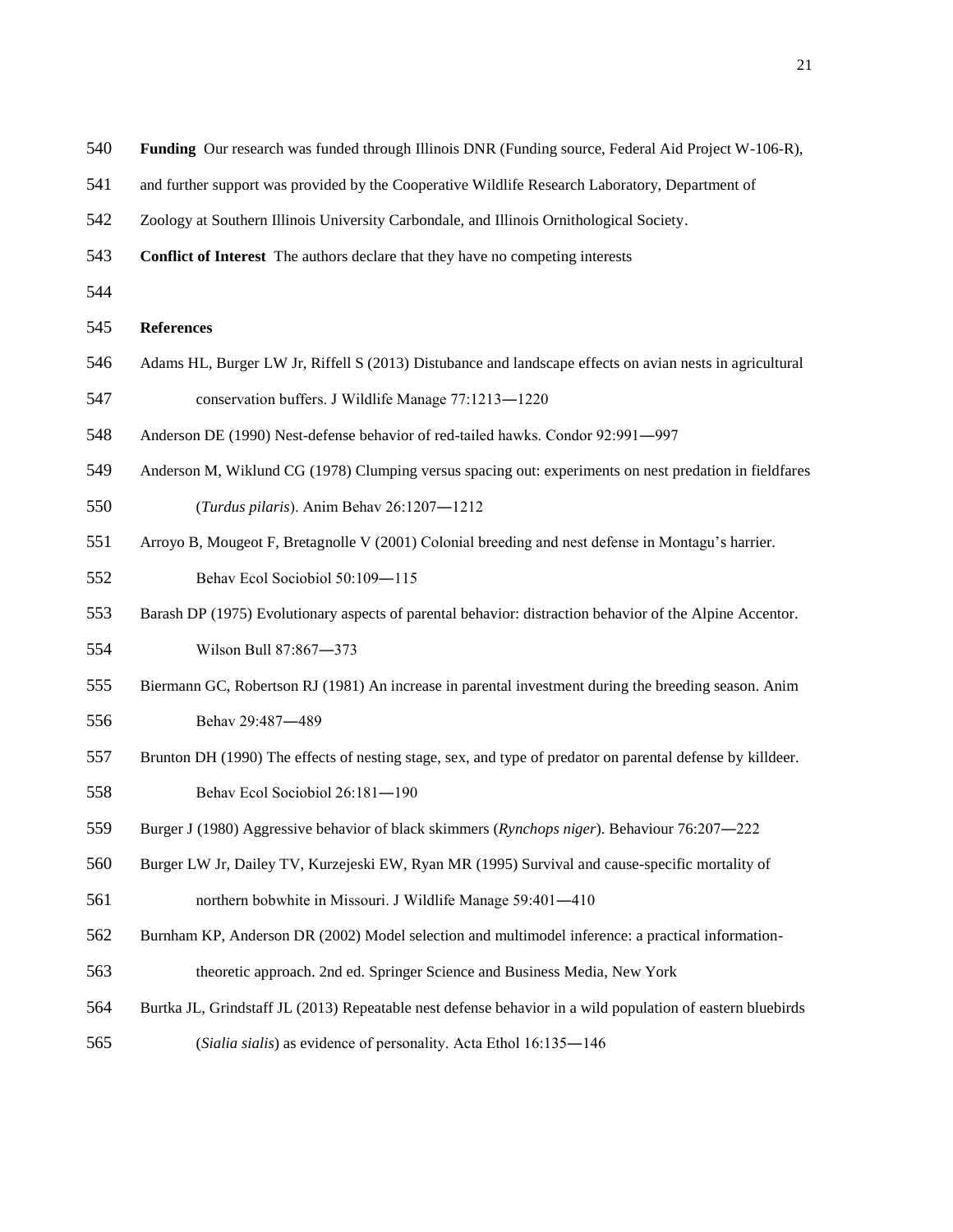Caccamise DF (1977) Breeding success and nest site characteristics of the red-winged blackbird. Wilson

Bull 3:396―403

- Carrillo J, González-Dávila E (2013) Aggressive behaviour and nest-site defence during the breeding
- season in an island kestrel population. J Ethol 31:211―218
- Christensen RHB (2015) Ordinal regression models for ordinal data. R package version 2015.1-21,

<https://cran.r-project.org/web/packages/ordinal/index.html>

Clark KL, Robertson RJ (1979) Spatial and temporal multi-species nesting aggregation in birds as anti-

parasite and anti-predator defenses. Behav Ecol Sociobiol 4:359―571

Clotfelter ED (1998) What cues do brown-headed cowbirds use to locate red-winged blackbirds host nests?

Anim Behav 55:1181―1189

Cohen J, Cohen P, West SG, Aiken LS (2003) Applied multiple regression/correlation analysis for the

577 behavioral sciences, 3<sup>rd</sup> ed. Lawrence Erlbaum Associates Inc., New Jersey

Colombelli-Négrel D, Kleindorfer S (2009) Nest height, nest concealment, and predator type predict nest

predation in superb fairy-wrens (*Malurus cyaneus*). Ecol Res 24:921―928

- Ehrlich PR, Dobkin DS, Wheye D (1988) The birder's handbook: a field guide to the natural history of
- North American birds; the essential companion to your identification guide. Simon & Schuster Inc., New York
- Elliot RD (1985) The exclusion of avian predators from aggregations of nesting lapwings (*Vanellus vanellus*). Anim Behav 33:308―314
- Fisher RJ, Wiebe KL (2006) Investment in nest defense by Northern flickers: effects of age and sex. Wilson J Ornithol 118:452―460
- Fankhauser DP (1971) Annual adult survival rates of blackbirds and starlings. Bird Banding 42:36―42
- Geupel GR, Thompson CF (2013) The Palomarin handbook. Point Reyes Bird Observatory, Stinson beach, CA
- Gillespie MK, Dinsmore SJ (2014) Nest survival of red-winged blackbirds in agricultural areas developed 591 for wind energy. Agr Ecosyst Environ 197:53–59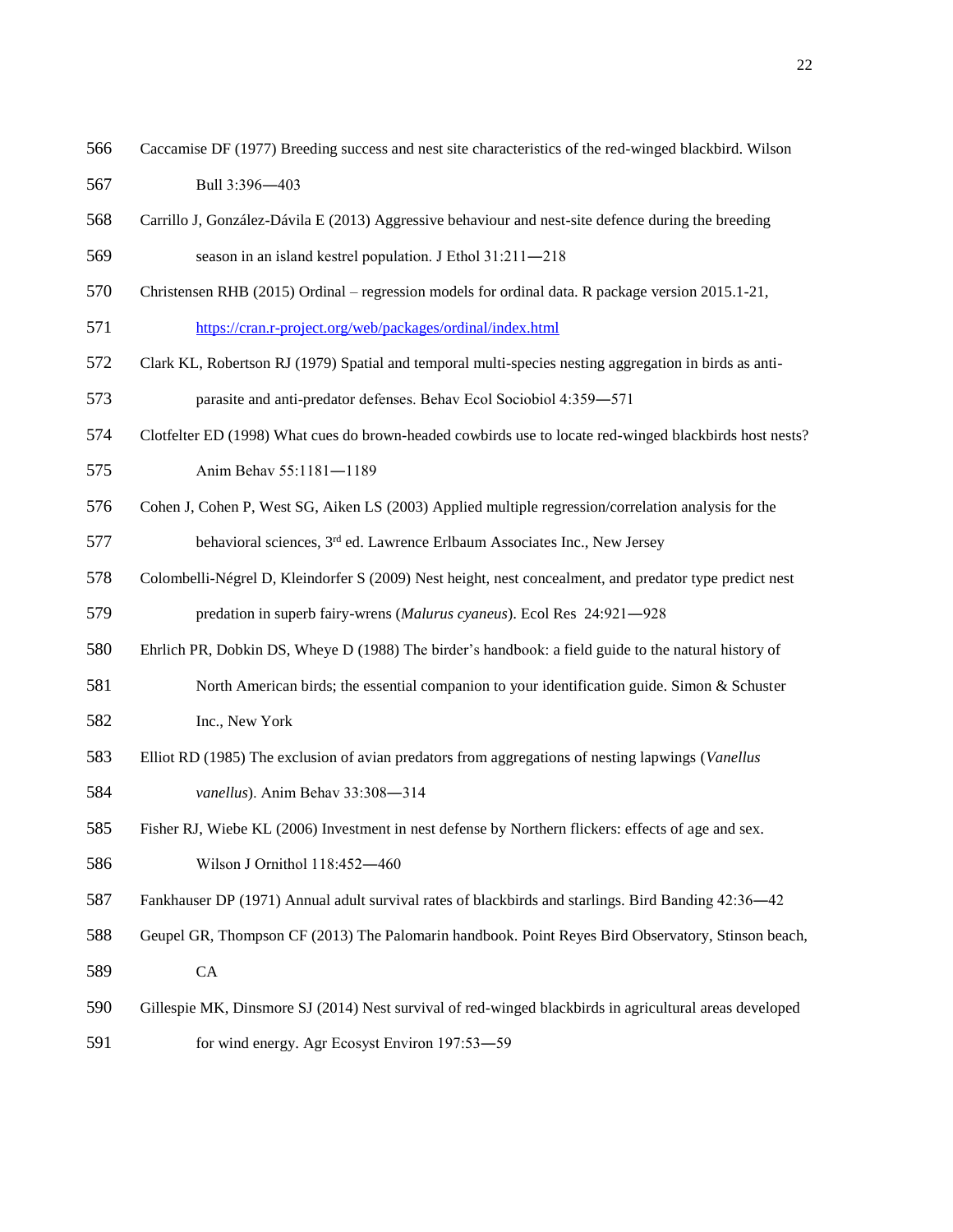- Grant TA, Shaffer TL, Madden EM, Pietz PJ (2005) Time-specific variation in passerine nest survival: new insights into old questions. Auk 122:661-672
- Gray EM (1997) Female red-winged blackbirds accrue material benefits from copulating with extra-pair males. Anim Behav 53:625―639
- Hobson KA, Sealy SG (1989) Responses of yellow warblers to the threat of cowbird parasitism. Anim 597 Behav 38:510-519
- Hollander FA, Overveld TV, Tokka I, Matthysen E (2008) Personality and nest defence in the Great Tit (*Parus major*). Ethology 114:405―412
- Knight RL, Temple SA (1986a) Why does intensity of avian nest defense increase during the nesting cycle? Auk 103:318―327
- Knight RL, Temple SA (1986b) Nest defence in the American goldfinch. Anim Behav 34:887―897
- Knight RL, Temple SA (1986c) Methodological problems in studies of avian nest defence. Anim Behav 34:561―566
- Knight RL, Temple SA (1988) Nest-defense behavior in the red-winged blackbird. Condor 90:193―200
- Krams I, Bērziņš I, Krama T, Wheatcroft D, Igaune K, Rantala MJ (2010) The increased risk of predation enhances cooperation. Proc R Soc Lond B 277:513―518
- Langmore NE, Feeney WE, Crowe-Riddell J, Laun H, Louwrens KM, Cockburn A (2012) Learned
- recognition of brood parasitic cuckoos in the superb fairy-wren *Malurus cyaneus*. Behav Ecol 23:798―805
- Levey DJ, Londoño GA, Ungvari-Martin J, Hiersoux MR, Jankowski JE, Poulsen JR, Stracey CM,
- Robinson SK (2009) Urban mockingbirds quickly learn to identify individual humans. P Natl Acad Sci USA 106:8959―8962
- Martin TE (2002) A new view of avian life-history evolution tested on an incubation paradox. Proc R Soc Lond B 269:309―316
- Martin TE, Li P (1992) Life-history traits of open- versus cavity nesting birds. Ecology 73:579―592
- Møller AP, Nielsen JT (2014) Parental defense of offspring and life history of a long-lived raptor. Behav
- Ecol 25:1505―1512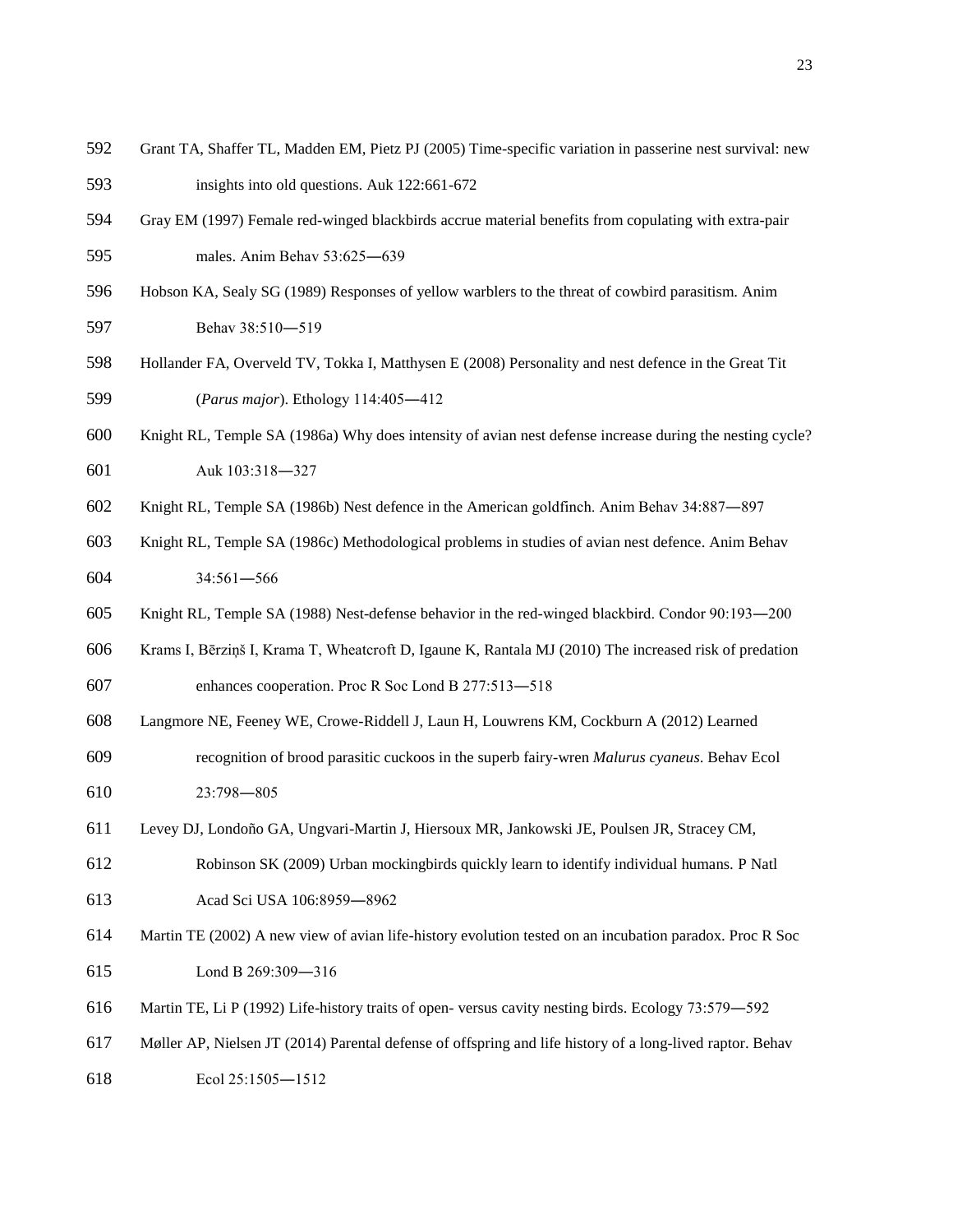- Montgomerie RD, Weatherhead PJ (1988) Risks and rewards of nest defence by parent birds. Q Rev Biol 63:167―187
- Olendorf R, Getty T, Scribner K (2004) Cooperative nest defence in red-winged blackbirds: reciprocal altruism, kinship or by-product mutualism? Proc R Soc Lond B 271:177―182
- Onnebrink H, Curio E (1991) Brood defense and age of young: a test of the vulnerability hypothesis. Behav Ecol Sociobiol 22:61―68
- Palestis BG (2005) Nesting stage and nest defense by common terns. Waterbirds 28:87―94
- Picman J, Leonard M, Horn A (1988) Antipredation role of clumped nesting by marsh-nesting red-winged blackbirds. Behav Ecol Sociobiol 22:9―15
- Požgayová M, Prochazka P, Honza M (2013) Is shared male assistance with antiparasitic nest defence

costly in the polygynous great reed warbler? Anim Behav 85:615―621

- Pavel V, Bureš S (2008) Nest defence in the meadow pipit *Anthus pratensis*: the influence of renesting potential. J Ethol 26:367―373
- R Development Core Team version 3.0.3 (2014) R: A Language and Environment for Statistical

Computing. R Foundation for Statistical Computing, Vienna, [http://www.R-project.org/](http://www.r-project.org/)

Redmond LJ, Murphy MT, Dolan AC, Sexton K (2009) Parental investment theory and nest defense by

Eastern kingbirds. Wilson J Ornithol 121:1―11

- Redondo T, Carranza J (1989) Offspring reproductive value and nest defense in the magpie (*Pica pica*).
- Behav Ecol Sociobiol 25:369―378
- Regelmann K, Curio E (1983) Determinants of brood defence in the great tit Parus major L. Behav Ecol Sociobiol 13:131―145
- Rytkönen S, Koivula K, Orell M (1990) Temporal increase in nest defence intensity of the willow tit (*Parus montanus*): parental investment or methodological artifact? Behav Ecol Sociobiol

27:283―286

 Searcy WA, Yasukawa K (1981) Sexual size dimorphism and survival of male and female blackbirds (Icteridae). Auk 98:457―465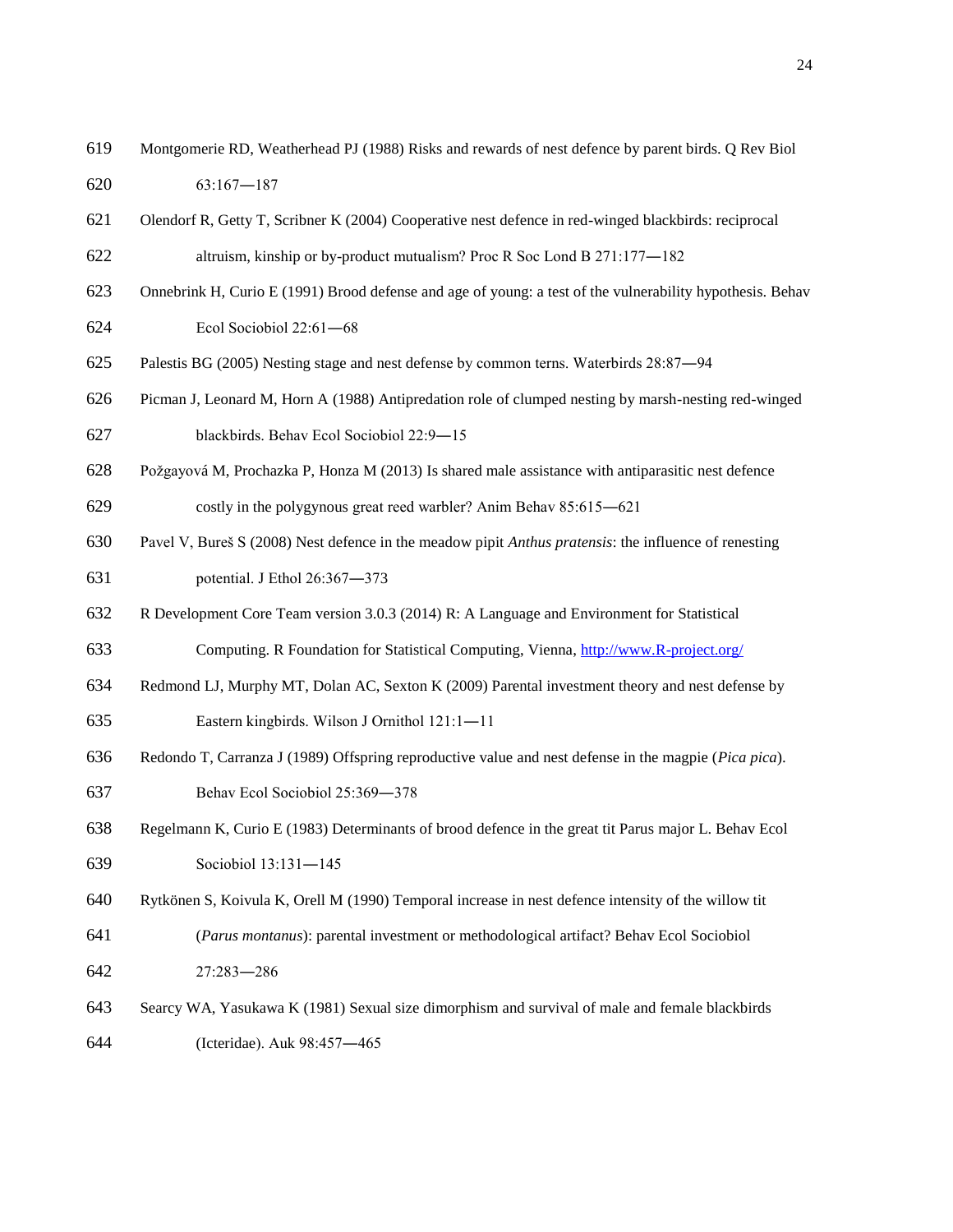- Siderius JA (1993) Nest defense in relation to nesting stage and response of parents to repeated model
- presentation in the eastern kingbird (*Tyrannus tyrannus*). Auk 110:921―923
- Sillett, ST, Holmes, RT (2002) Variation in survivorship of a migratory songbird through its annual cycle. J Anim Ecol 71:296―308
- Svagelj WS, Trivellini MM, Quintana F (2012) Parental investment theory and nest defence by imperial shags: effects of offspring number, offspring age, laying date and parent sex. Ethology
- 118:251―259
- Trivers RL (1972) Parental investment and sexual selection. In: Campbell BG (ed) Sexual selection and the descent of man 1871-1971. Aldine, Chicago, pp 136―179
- Tryjanowski P, Golawski A (2004) Sex difference in nest defence by the red-back shrike *Lanius collurio*:

effects of offspring age, brood size, and stage of breeding season. J Ethol 22:13―16

- van de Pol M, Wright J (2009) A simple method for distinguishing within- versus between-subject effects using mixed models. Anim Behav 77:753―758
- Viñuela J, Amat JA, Ferrer M (1995) Nest defence of nesting chinstrap penguins (*Pygoscelis antartica*). Ethology 99:323―331
- Walk JW, Ward MP, Benson TJ, Deppe JL, Lischka SA, Bailey SD, Brawn JD (2011) Illinois birds: a

century of change. Illinois Natural History Survey Special Publication 31, Illinois

- Weidinger K (2002) Interactive effects of concealment, parental behaviour and predators on the survival of open passerine nests. J Anim Ecol 71:424―437
- Westmoreland D (1989) Offspring age and nest defence in mourning doves: a test of two hypotheses. Anim Behav 38:1062―1066
- Westneat DF (1989) Intensity of nest defense in indigo buntings increases with stage and not number of visits. Auk 106:747―749
- Westneat DF, Sherman PW (1997) Density and extra-pair fertilizations in birds: a comparative analysis. Behav Ecol Sociobiol 41:205―215
- Wiklund CG (1990) Offspring protection by merlin Falco columbiarius females: the importance of brood
- size and expected offspring survival for defense of young. Behav Ecol Sociobiol 26:217―223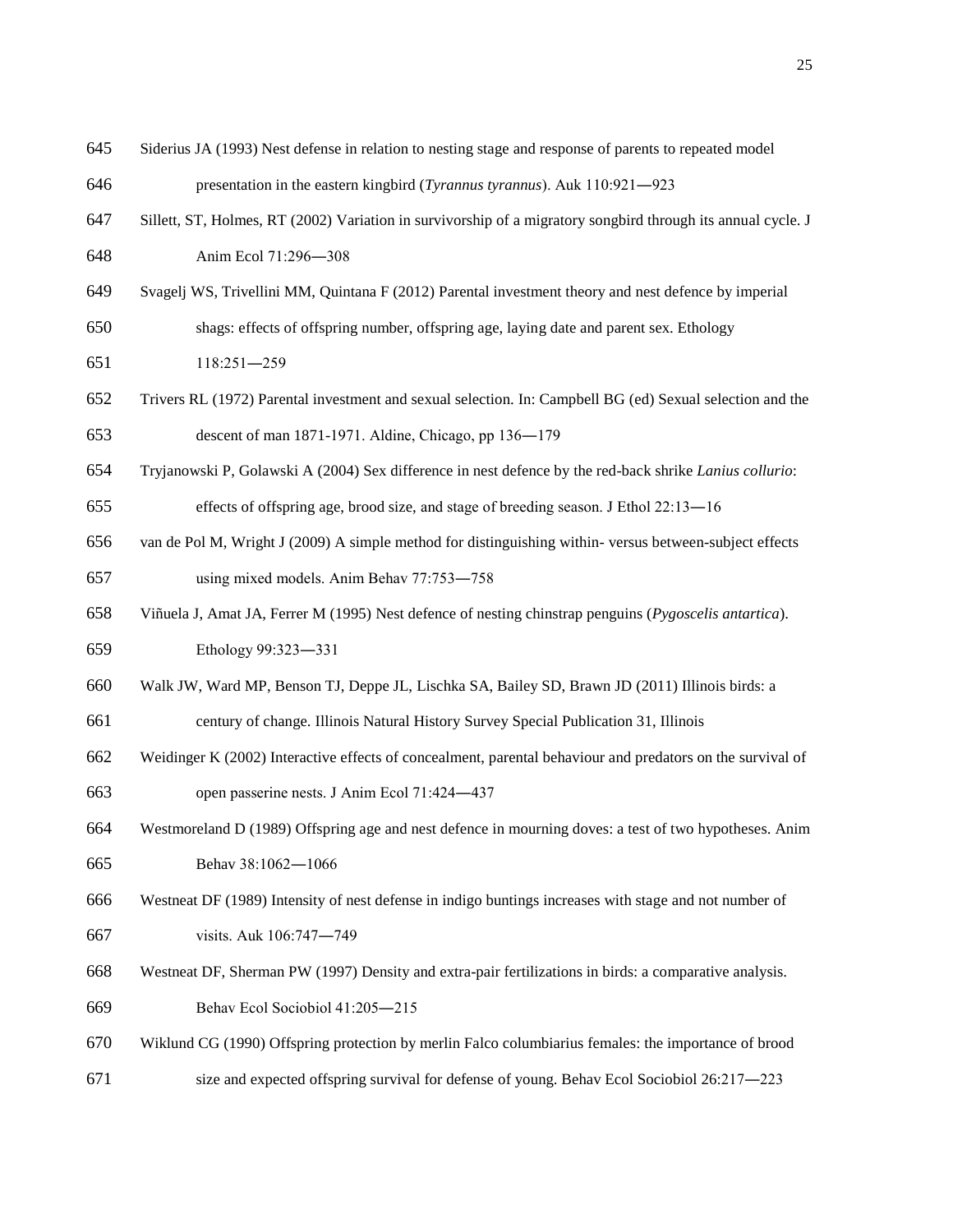- Williams GC. 1966. Natural selection, costs of reproduction and a refinement of Lack's principle. Am Nat
- 100:687―690
- Yasukawa, K (1987) Breeding and nonbreeding season mortality of territorial male red-winged blackbirds
- (*Agelaius phoeniceus*). Auk 104:56―62
- Yasukawa K, Searcy WA (1995) Red-winged blackbird (*Agelaius phoeniceus*). In: Poole A (ed) The Birds
- of North America Online. Cornell Lab of Ornithology, Ithaca, New York,
- <http://bna.birds.cornell.edu/bna/species/184/articles/introduction>
- Zuur A, Ieno EN, Walker N, Saveliev AA, Smith GM (2007) Mixed effects models and extensions in
- ecology with R. Springer, New York
- 
- 
- 
- 
- 
- 
- 
-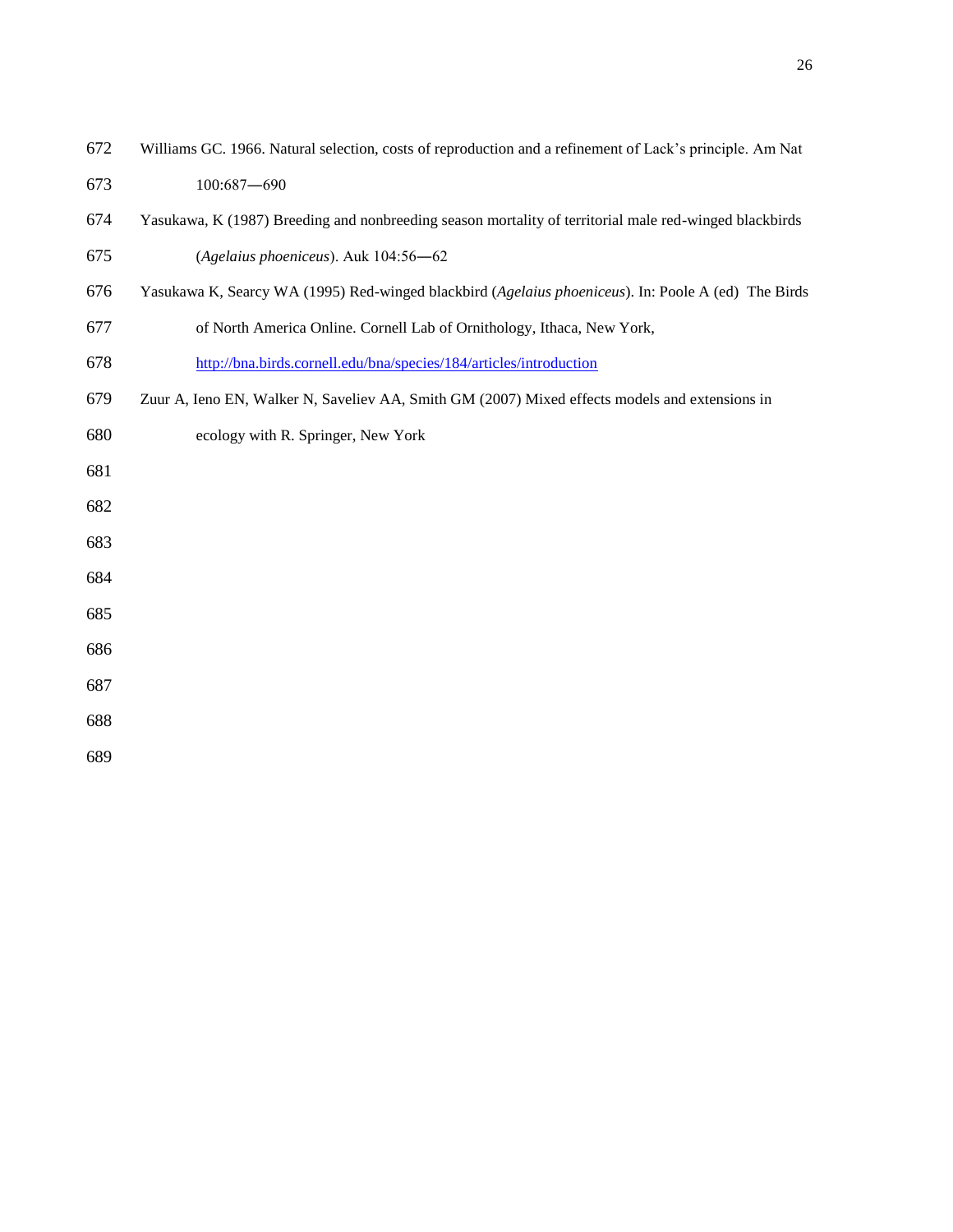# 690 **Table 1** Predictor variables with definitions used in explaining red-winged blackbird nest defense

| 691 |  | aggression, an ordinal response (see below), using cumulative link mixed-effects models |  |
|-----|--|-----------------------------------------------------------------------------------------|--|
|     |  |                                                                                         |  |

| Variable Group  | Variable     | Scale /          | Definition                                                |
|-----------------|--------------|------------------|-----------------------------------------------------------|
|                 | Name         | levels           |                                                           |
| Response        | Aggression   |                  | Red-wing blackbird nest defense aggression score on       |
|                 | Score        |                  | an ordinal scale $(0-4)$                                  |
|                 |              | $\boldsymbol{0}$ | No bird in the immediate vicinity seen, assume no         |
|                 |              |                  | response                                                  |
|                 |              | 1                | Very little disturbance. Bird quiet, moves away           |
|                 |              |                  | silently                                                  |
|                 |              | 2                | Little disturbance. A little distress calling             |
|                 |              | 3                | Moderate disturbance. Repeated distress calling and       |
|                 |              |                  | conspicuous perching behavior, single feign               |
|                 |              | 4                | Very disturbed. Loud alarm calling, or repeated           |
|                 |              |                  | feigning                                                  |
| Main-hypotheses | IntDate      | <b>NA</b>        | Estimated Julian date when the first egg of a nest was    |
|                 |              |                  | laid (see text for estimation procedure). Used to         |
|                 |              |                  | evaluate renesting potential.                             |
|                 | NestAge      | NA               | Number of days active from estimated nest initiation      |
|                 |              |                  | date (IntDate = day 0). Used to evaluate parental         |
|                 |              |                  | investment.                                               |
|                 | Visit Number | <b>NA</b>        | The ordered visit number to a monitored nest $(1st, 2nd)$ |
|                 |              |                  | $3rd$ , etc.). Used to evaluate positive reinforcement.   |
| NestAge         | <b>BIC</b>   |                  | Between-individual centered NestAge (mean NestAge         |
| Decomposed      |              |                  | for an individual nest; $\bar{x}_{j,j}$ = unique nest)    |
|                 | <b>WIC</b>   |                  | Within-individual centered NestAge (NestAge minus         |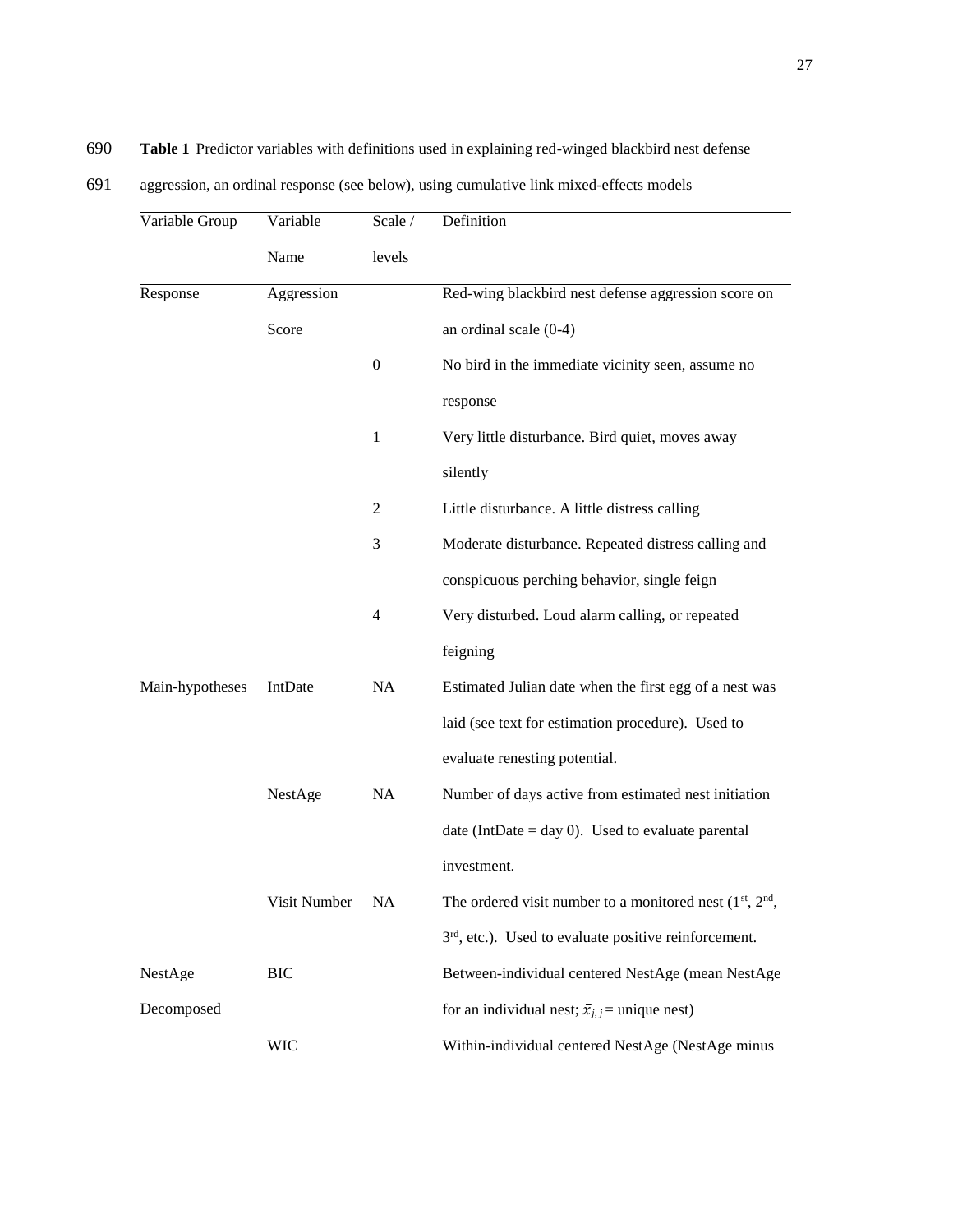| Variable Group  | Variable     | Scale /   | Definition                                                                  |
|-----------------|--------------|-----------|-----------------------------------------------------------------------------|
|                 | Name         | levels    |                                                                             |
|                 |              |           | NestAgeBIC within an individual nest; $x_{ij}$ - $\bar{x}_{j}$ ; $x_{ij}$ = |
|                 |              |           | NestAge at visit number $_i$ at unique nest $_j$ )                          |
| Additional      | Clutch/brood | <b>NA</b> | Total number of known viable nest occupants (eggs or                        |
| Covariates      | size         |           | chicks, not counting eggs that did not hatch);                              |
|                 |              |           | reflecting the apparent value of the clutch or brood to                     |
|                 |              |           | the parents.                                                                |
|                 | Nest density | NA        | Number of active nests within 20 m, 40 m, 60 m, 80m                         |
|                 |              |           | or 100 m for each nest matching the same date of nest                       |
|                 |              |           | monitoring; potential index of polygyny                                     |
|                 | Concealment  |           | Sum of below and above nest concealment rated                               |
|                 |              |           | separately from a 0-4 scale, thus a nest concealment                        |
|                 |              |           | score ranged from 0-8.                                                      |
|                 |              | $\theta$  | Nothing hiding the nest. Perfectly exposed.                                 |
|                 |              | 1         | Very poorly hidden                                                          |
|                 |              | 2         | Poor to medium hidden                                                       |
|                 |              | 3         | Medium hidden to well hidden                                                |
|                 |              | 4         | Very well hidden                                                            |
|                 | Time         | NA        | Time of day when the nest was visited                                       |
| Random Variable | Nest.ID      | NA        | Individual nest ID to account for personality                               |
|                 |              |           | differences of parents between different nests                              |

692

693

694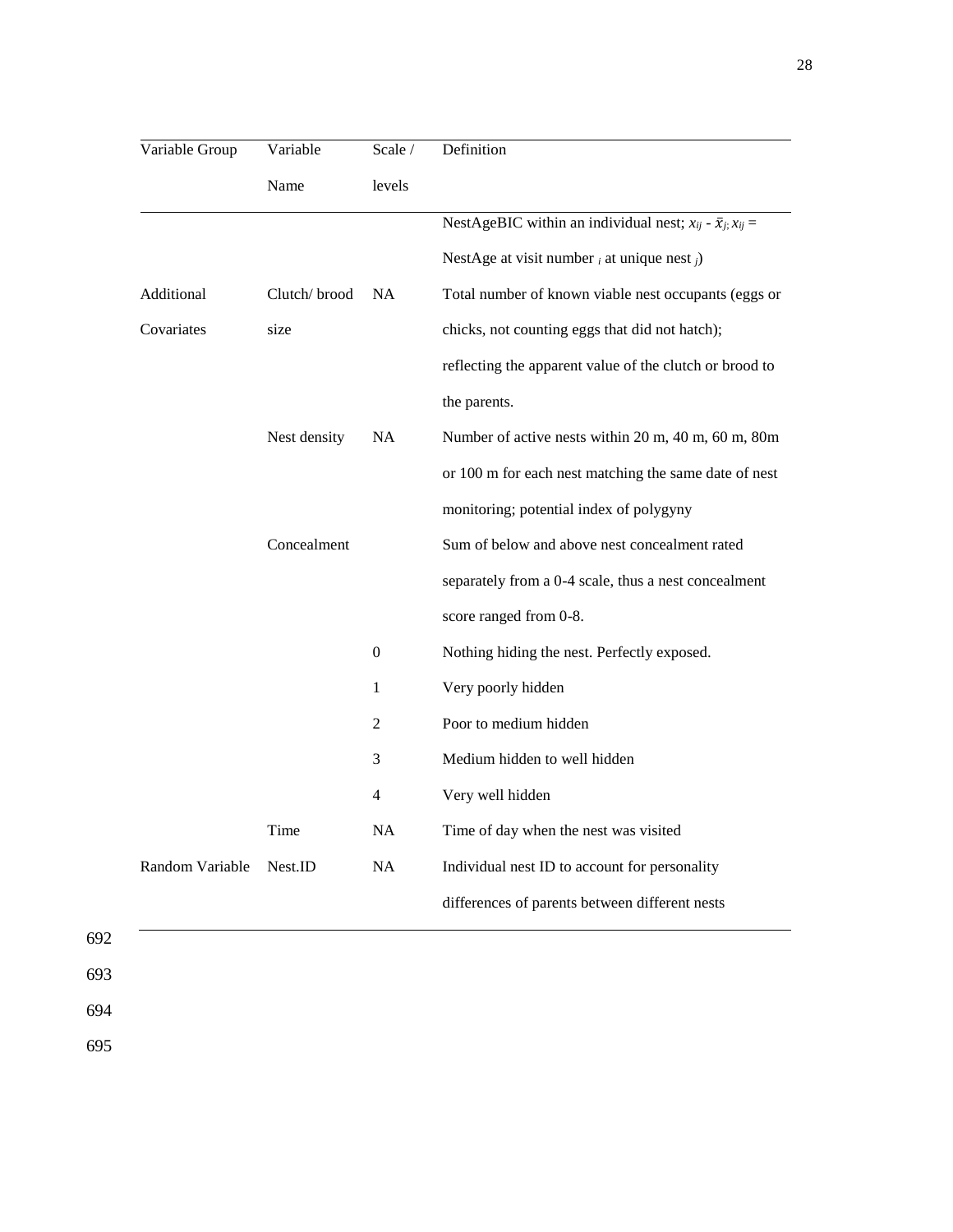**Table 2** Summary of model selection results for cumulative link mixed-effects models of male red-winged

- blackbird nest defense aggression in northwest Illinois (2011-2014), with individual nest (Nest.ID)
- included as a random effect. Models were ranked from lowest to highest Akaike information criterion
- 699 (AIC<sub>c</sub>) value. *K* represents the number of parameters in the model, and  $w_i$  represents the Akaike weighting
- factor of the model. C/B size = clutch/brood size

| Model rank      | Candidate models                                        | K  | $\triangle AIC_c$ | $W_i$ |
|-----------------|---------------------------------------------------------|----|-------------------|-------|
| 1 <sup>c</sup>  | $C/B$ size + Nest density (100m) + Concealment + Time + | 16 | 0.00              | 1.00  |
|                 | $NestAgeWIC * IntDate + NestAgeBIC * IntDate$           |    |                   |       |
| $2^h$           | $NestAgeWIC * IntDate + NestAgeBIC * IntDate$           | 12 | 41.49             | 0.00  |
| 3               | $NestAgeBIC + NestAgeWIC * IntDate$                     | 11 | 54.39             | 0.00  |
| 6 <sup>p</sup>  | $NestAge + Visit Number + IntDate$                      | 8  | 87.06             | 0.00  |
| 7               | $NestAgeBIC + NestAgeWIC$                               | 9  | 98.50             | 0.00  |
| 8               | Visit Number * IntDate                                  | 8  | 282.29            | 0.00  |
| 11 <sup>a</sup> | $C/B$ size + Nest density(100m) + Concealment + Time    | 9  | 686.95            | 0.00  |
| 23              | Nest.ID                                                 | 5  | 828.10            | 0.00  |
|                 |                                                         |    |                   |       |

701  $a = top additional covariate model.$   $c = combined top models from main-hypotheses and additional covariate$ 

702 analyses.  $h = top$  main-hypotheses model with NestAgeWIC random slope incorporation.  $p = preliminary$ 

- main-hypotheses additive analysis (NestAge + Visit Number + IntDate)
- 
- 
- 
- 
- 
-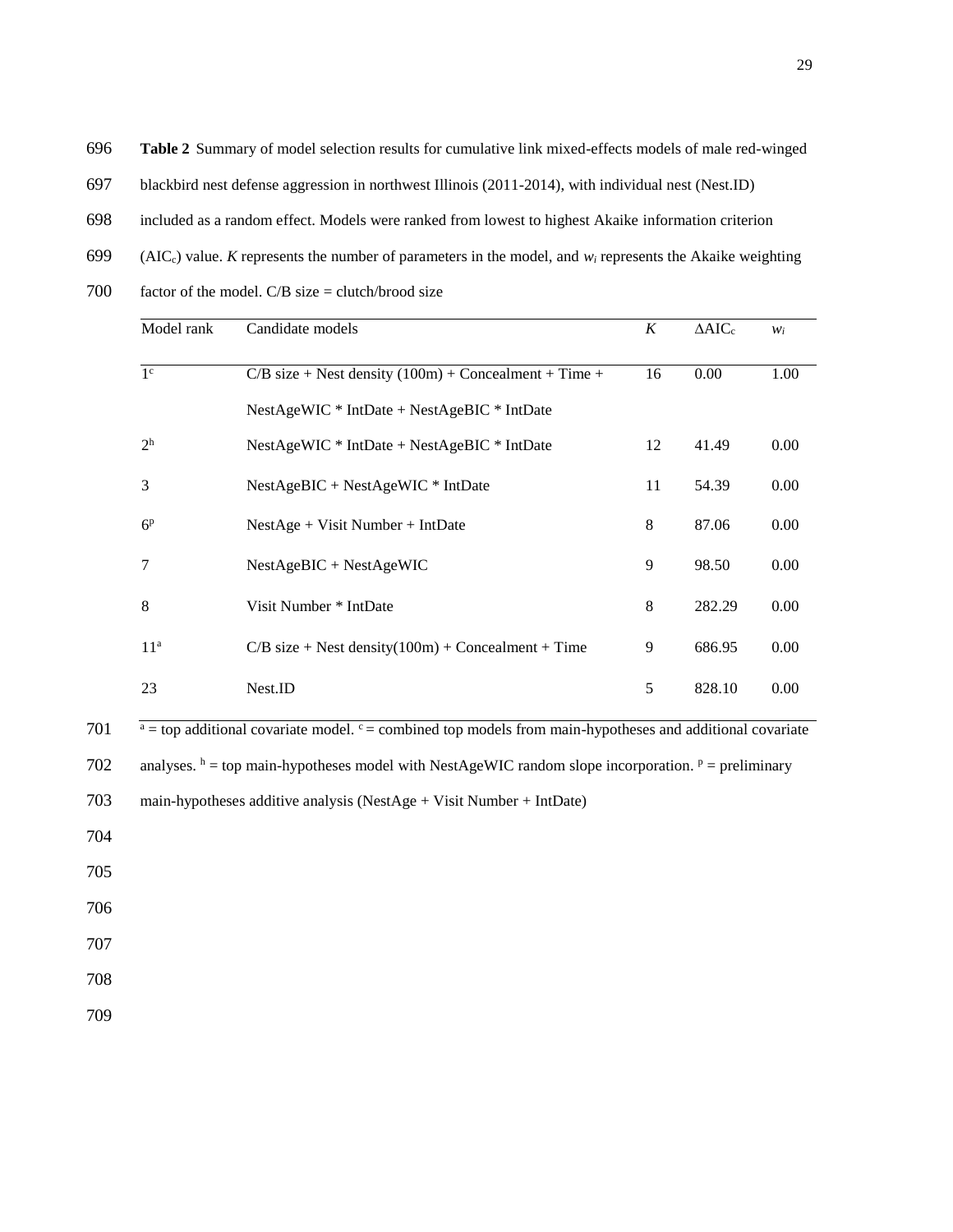**Table 3** Summary of model selection results for cumulative link mixed-effects models of female red-

| 711 | winged blackbird nest defense aggression in northwest Illinois (2011-2014), with individual nest included |  |  |  |
|-----|-----------------------------------------------------------------------------------------------------------|--|--|--|
|     |                                                                                                           |  |  |  |

as a random effect. Models are ranked from lowest to highest Akaike information criterion (AICc) value. *K*

- represents the number of parameters in the model, and *w<sup>i</sup>* represents the Akaike weighting factor of the
- 714 model.  $C/B$  size = clutch/brood size

| 1 <sup>c</sup>  | $C/B$ size * Concealment + Nest density (100m) +            | 14 | 0.00   | 1.00 |
|-----------------|-------------------------------------------------------------|----|--------|------|
|                 | $Time + NestAge * Visit Number + IntDate$                   |    |        |      |
| 2 <sup>h</sup>  | NestAge * Visit Number + IntDate                            | 9  | 45.57  | 0.00 |
| 3               | NestAge * Visit Number                                      | 8  | 47.57  | 0.00 |
| 5               | NestAge                                                     | 6  | 54.90  |      |
| 7 <sup>p</sup>  | $NestAge + Visit Number + IntDate$                          | 8  | 55.10  | 0.00 |
| 11 <sup>a</sup> | $C/B$ size * Concealment + Nest density $(100 \text{ m})$ + | 10 | 61.65  | 0.00 |
|                 | Time                                                        |    |        |      |
| 12              | $C/B$ size + Nest density (100m)                            | 7  | 68.28  | 0.00 |
| 23              | Nest.ID                                                     | 5  | 152.93 | 0.00 |

Visit Number + IntDate)

- 
- 
- 
- 
- 
- 
-